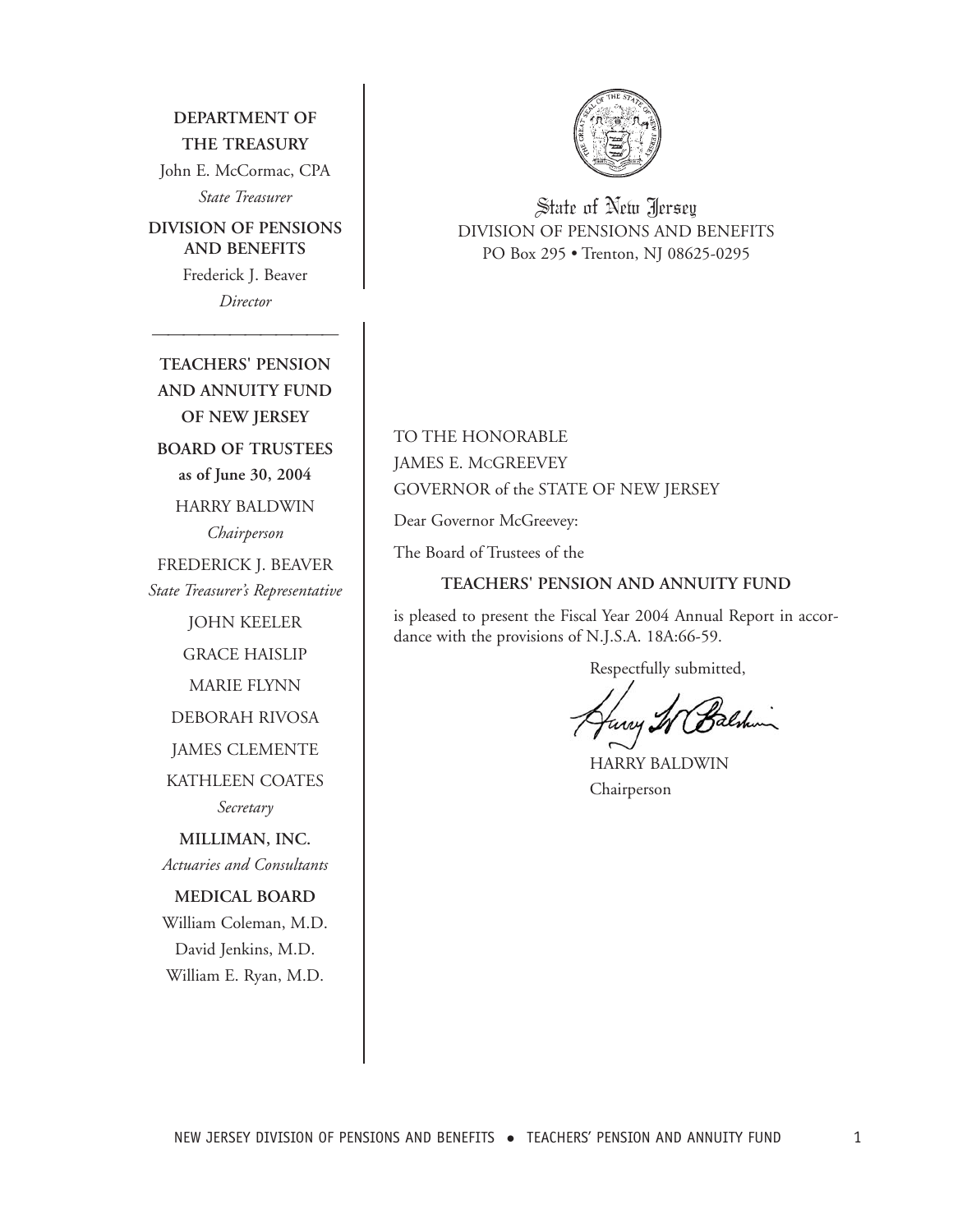# **Teachers' Pension and Annuity Fund BOARD OF TRUSTEES**



Harry Baldwin *Chairperson Teacher Representative*



John Keeler *Elected by Board*



Grace Haislip *Teacher Representative*



James Clemente *Teacher Representative*



Deborah Rivosa *Gubernatorial Appointee*



Marie Flynn *Gubernatorial Appointee*



Frederick J. Beaver *State Treasurer's Representative*



Susanne Culliton *Deputy Attorney General Legal Adviser*







Jackie Bussanich *Support Staff*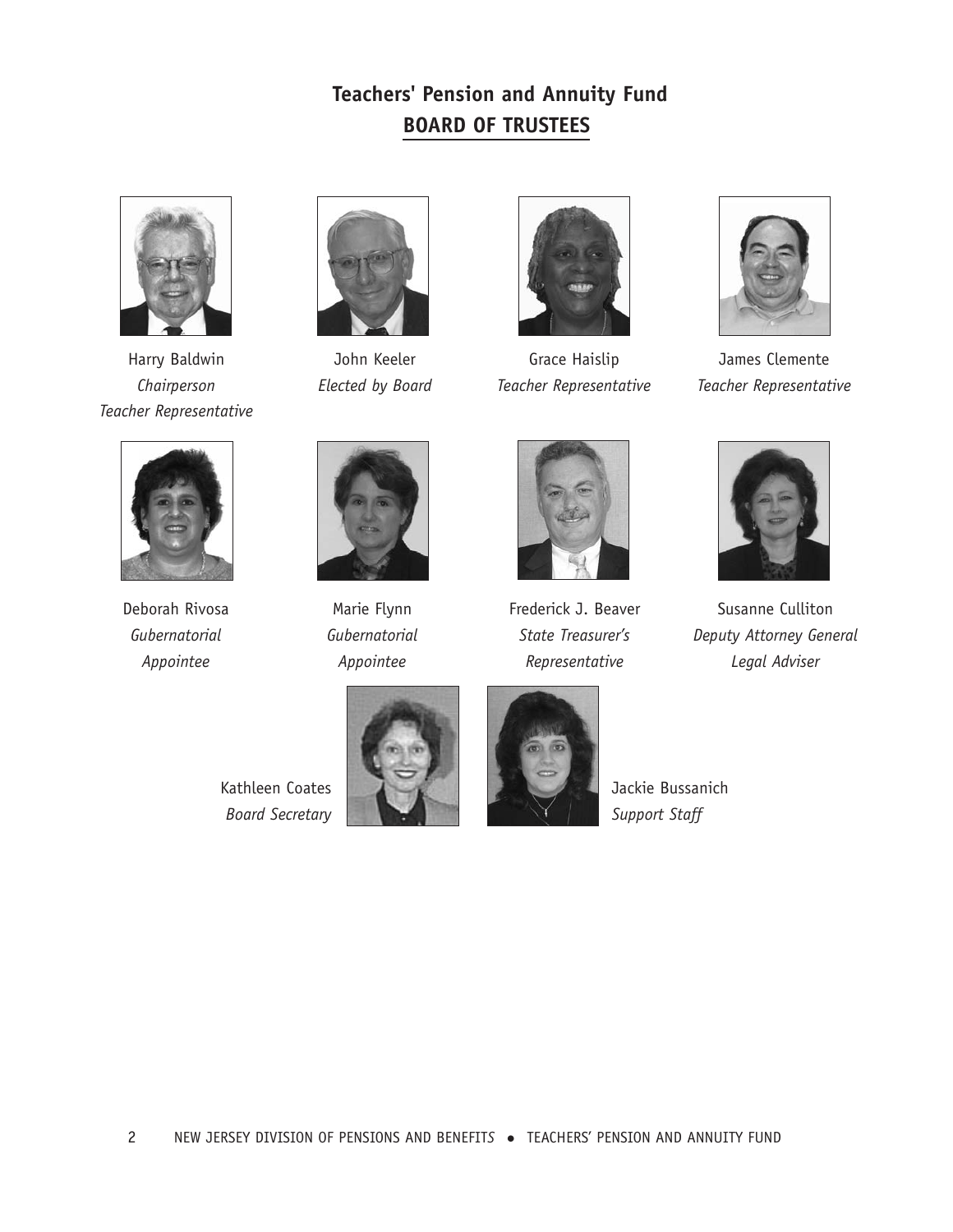# **Chapter 128, P.L. 2003**

This law provides additional retirement benefits to certain employees of a county, a county college or a municipality that elect to provide the benefits, who retire under the Public Employees' Retirement System (PERS), the Teachers' Pension and Annuity Fund (TPAF) or the Alternate Benefit Program (ABP). The governing body of the employer will have one year after the enactment of this law to adopt a resolution electing to participate in this program. Once a resolution is adopted and effective, employees will have three months to retire. Employers participating in several locally administered county, municipal and school district pension systems may also adopt the provisions of this law.

Employees who are at least 50 years of age and have at least 25 years of service credit as of the effective date of retirement will receive an additional three years of service credit. If a member of PERS or TPAF is under age 55 at the time of retirement, the member's retirement allowance will not be reduced. Employees who satisfy age and service requirements and who retire on a special veteran's retirement will receive an additional pension in the amount of 3/55 of the compensation on which the retirement allowance is based. Participants in ABP will receive an amount equal to 100% of base annual salary at the time of retirement.

Employees who are at least 60 years of age with between 20 and 25 years of service as of the effective date of retirement will receive employer-paid coverage in the New Jersey State Health Benefits Program. The retired employees and their dependents will be eligible for coverage in the program even if the employer does not participate in the program or otherwise provide health care benefits coverage in retirement upon the normal retirement of such employees. Employees who are at least 60 years of age with between 10 and 20 years of service as of the effective date of retirement will receive an additional pension payment of \$500 per month for the first 24 months after retirement.

When the needs of an employer require the services of an employee who elects to retire and receive a benefit under this law, the employer, with the approval of the governing body and the consent of the employee, may delay the effective retirement date of the employee for up to one year. The delay authorized under the law does not extend the dates for qualification for benefits.

The cost of the enhanced PERS and TPAF pension benefits will be funded by employer contributions to the retirement systems and paid by the county, county college or municipality who elect to participate. The additional pension liability shall be paid by each electing entity over a period of 15 years. Payments to ABP members shall be made by employers first to the members' annuity contract under the ABP, then to a member's section 403(b) contract, up to the limits allowed by the Internal Revenue Code. Payments in excess of any limits shall be paid directly to the member. The SHBP health care benefits payments for eligible retirees and their dependents will be paid by the employer on a current cost basis. Additionally, an electing county college employer shall be required to pay the SHBP health care premiums for three years following retirement for each employee who retires under this program with 25 or more years of pension service credit and who would otherwise be qualified for State-paid health benefits after retirement.

An employer may elect to provide these benefits by the adoption of a resolution by its governing body and the filing of a certified copy with the Director of the Division of Pensions and Benefits within three business days. The effective date of the resolution must fall within one year of enactment of this law. An employer may offer these benefits only once. An employer covered by this law must meet with the employee union representatives, whether or not the employer adopts a resolution, within a year of the enactment of this law.

The provisions of this law do not apply to employees of a public agency or organization, nor does it apply to members of the Prosecutors Part of PERS.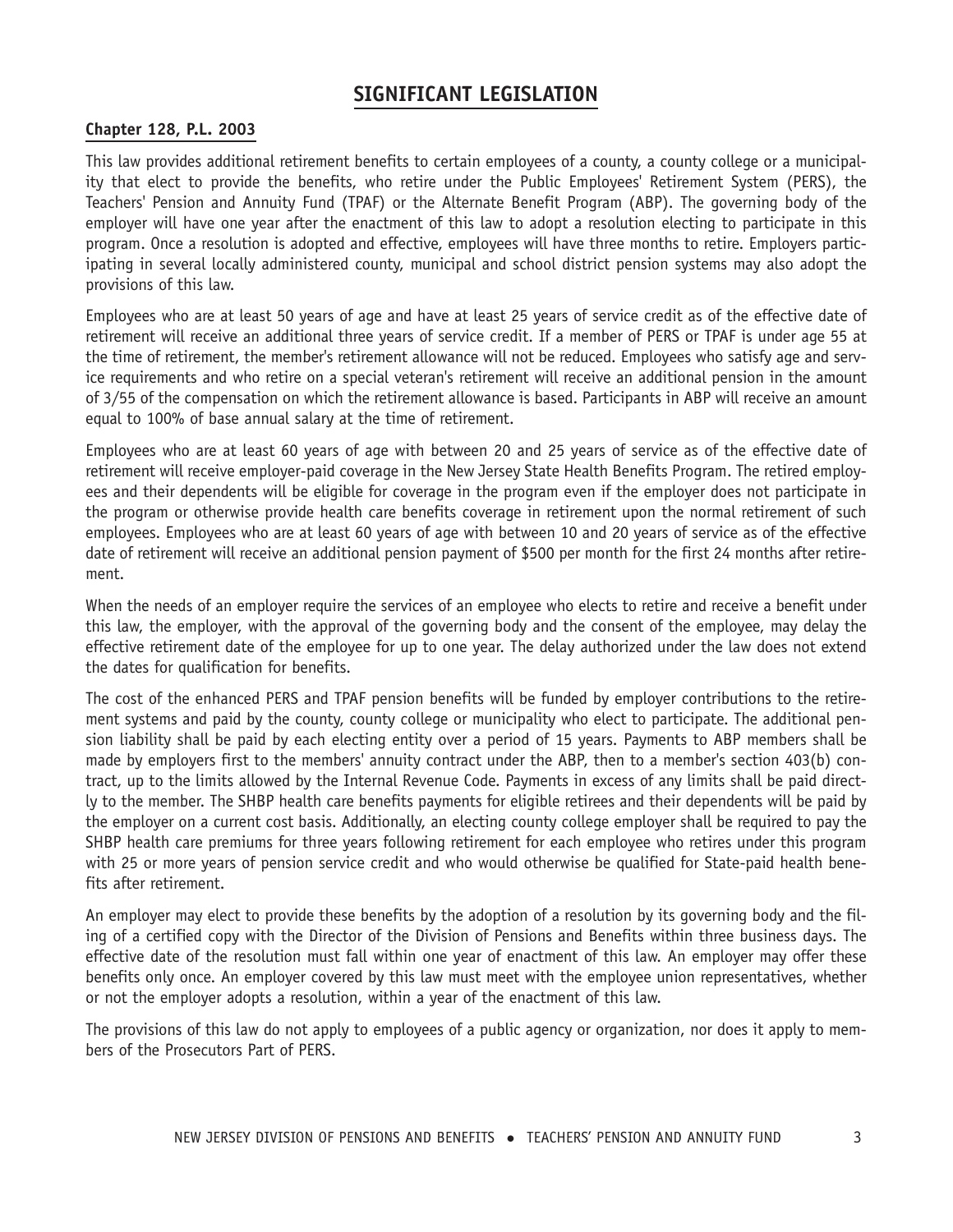This law also provides for the following:

- Partial purchase of pension service credit to qualify.
- The employer shall pay the cost of the actuarial work to determine the additional liability of the retirement systems for the benefits under this act, which shall be included in the initial contribution required from the employer.
- The promulgation of rules and regulations by the Division of Pensions and Benefits deemed necessary for the effective implementation of this act.
- The enrollment in the SHBP of those retiring under this act at age 60 with between 20 and 25 years of service within 60 days of retirement.
- Authorizes counties and municipalities to issue refunding bonds to retire the present value of the unfunded accrued pension liabilities for early retirement incentive benefits granted by the law.

This law was effective July 14, 2003.

### **Chapter 129, P.L. 2003**

This law provides additional retirement benefits to certain employees of a local school board, educational services commission or jointure commission that elect to provide the benefits, who retire under the Public Employees' Retirement System (PERS) or the Teachers' Pension and Annuity Fund (TPAF). The governing body of the employer will have one year after the enactment of this law to adopt a resolution electing to participate in this program. Once a resolution is adopted and effective, employees will have two months to retire.

An employee who is at least 50 years of age and has at least 25 years of service credit under PERS or TPAF as of the effective date of retirement will receive an additional three years of service credit. If a member of PERS or TPAF is under age 55 at the time of retirement, the member's retirement allowance will not be reduced. An employee veteran who meets the age and service credit requirements and retires on a special veteran's retirement under PERS or TPAF will receive an additional pension in the amount of 3/55 of the compensation on which the retirement allowance is based.

An employee who is at least 60 years of age and has at least 20, but less than 25, years of service as of the effective date of retirement will receive full payment of premiums for coverage under the State Health Benefits Program (SHBP) for the retired employee and dependents, but not including survivors, whether or not the employer participates in SHBP with respect to its active employees. An employee who is at least 60 years of age with at least 10, but less than 20, years of service credit will receive an additional pension of \$500 per month for the 24 months following retirement.

When the needs of an employer require the services of an employee who elects to receive a benefit under this law, the employer may delay, with the consent of the employee, the effective retirement date of the employee for up to one year. The authorization for a delay in the effective retirement date does not extend the dates for qualification for benefits.

The cost of the enhanced pension benefits will be funded by employer contributions to the retirement systems and paid by the school boards, educational services commissions or jointure commissions who elect to participate. The additional pension liability shall be paid by each electing entity in level payments over a period of 15 years. The SHBP health care benefits payments for eligible retirees and their dependents will be paid by the employer on a current cost basis. Additionally, an electing employer shall be required to pay the SHBP health care premiums for each employee who retires under this program with 25 or mores years of pension service credit for three years following retirement.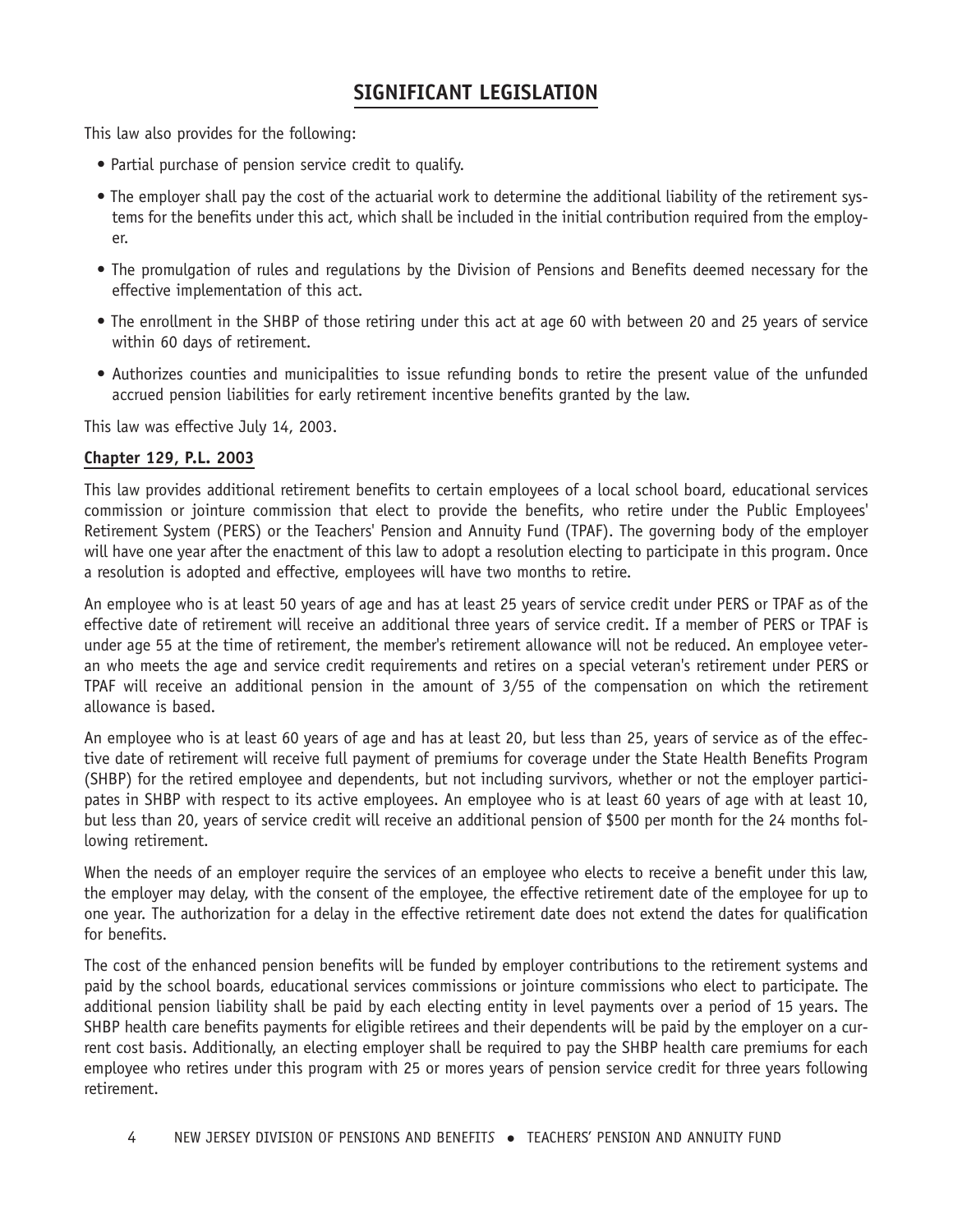An employer may elect to provide these benefits by the adoption of a resolution by its governing body, which is to be effective July 1, and the filing of a certified copy with the Director of the Division of Pensions and Benefits within three business days after its adoption. The effective date of the resolution must fall within 15 months of enactment of this law. An employer may offer these benefits only once. An employer covered by this law must meet with the employee union representatives, whether or not the employer adopts a resolution, within a year of the enactment of this law.

Any employee that was eligible, or could have been if the employer elected, to participate in the State early retirement incentive program offered in 2002 pursuant to P.L. 2002, c.23, is not eligible for the early retirement incentive benefits granted under this law.

This law also provides for the following:

- Partial purchase of pension service credit to qualify.
- The employer shall pay the cost of the actuarial work to determine the additional liability of the retirement systems for the benefits under this act which shall be included in the initial contribution required from the employer.
- The promulgation of rules and regulations by the Division of Pensions and Benefits deemed necessary for the effective implementation of this act.
- Authorizes boards of education to issue refunding bonds to retire the present value of the unfunded accrued pension liabilities for early retirement incentive benefits granted by the law.

This law was effective July 14, 2003.

## **Chapter 197, P.L. 2003**

This law extends eligibility for certain veterans' benefits to veterans of Operations "Enduring Freedom" and "Iraqi Freedom" who served at least 14 days in the theater of operation of those campaigns and in direct support thereof.

The benefits for which a qualified veteran will become eligible under this law include:

- 1. For eligible public employees, absolute civil service preference under Title 11A of the New Jersey Statutes;
- 2. For eligible members of the public employee pension systems, (a) the veteran's retirement allowance under the Teachers' Pension and Annuity Fund (TPAF) or the Public Employees' Retirement System (PERS), and (b) the right to purchase additional pension credit in the Police and Firemen's Retirement System (PFRS), TPAF or PERS; and
- 3. For homeowners, entitlement to the annual property tax deduction provided for by Article VIII of the New Jersey Constitution (\$250 in each tax year) or a property tax exemption if the eligible person has a total and permanent service-incurred disability.

Of the three operations, service that may qualify a person for benefits under the law is as follows:

- a. "Enduring Freedom" refers collectively to operations conducted abroad since September 11, 2001, in prosecution of the war against terror, including but not limited to operations conducted in Afghanistan.
- b. "Iraqi Freedom" refers to the operations in and around Iraq beginning in March 2003 and still ongoing.

In addition to its broadening of veterans' benefit eligibility, this law makes technical changes and updates to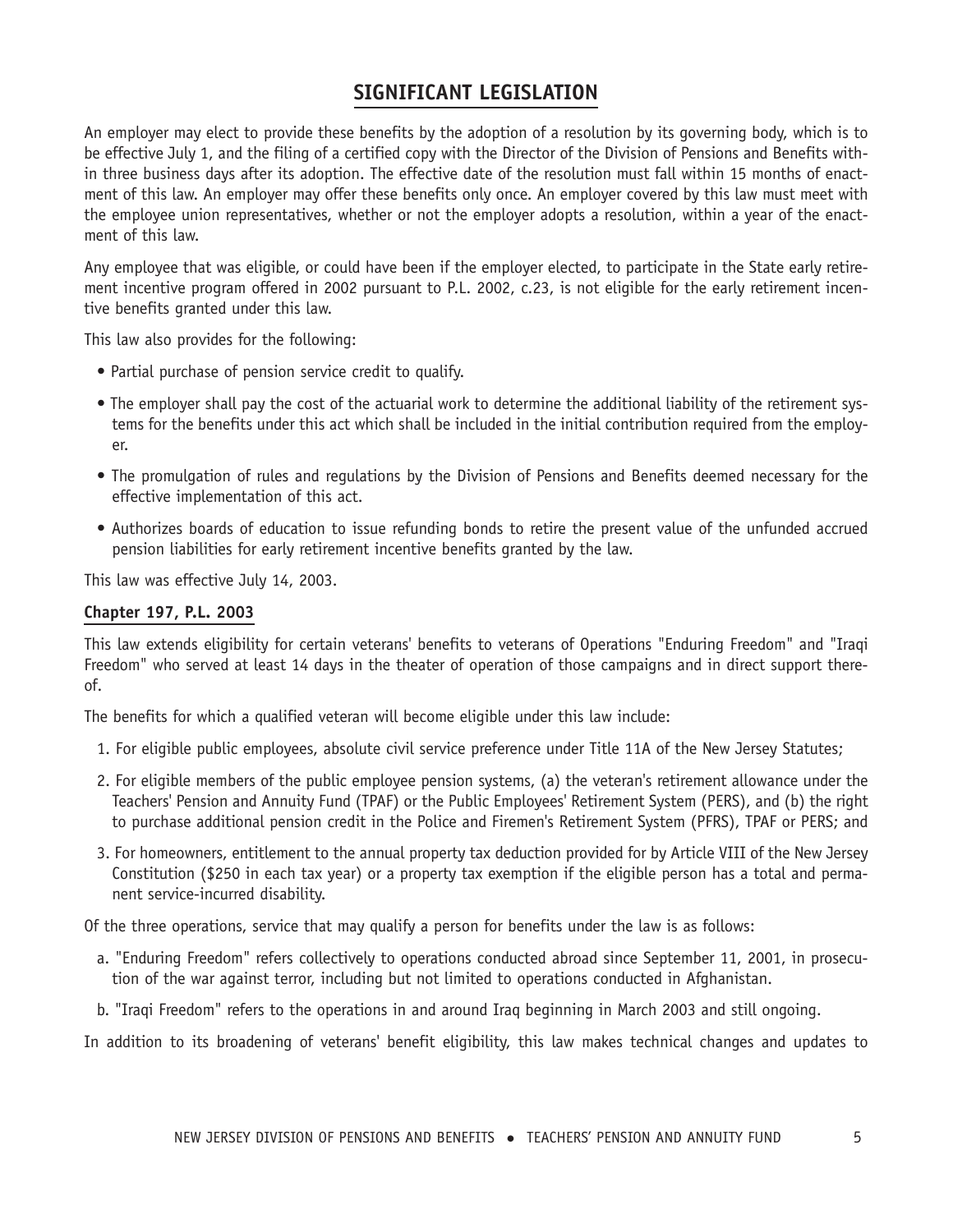descriptions of what constitutes service during the military conflicts of Operation "Restore Hope" in Somalia and Operations "Joint Endeavor" and "Joint Guard" in the Republic of Bosnia and Herzegovina.

This law was effective December 16, 2003.

## **Chapter 246, P.L. 2003**

This new law is designated the "Domestic Partnership Act." It creates a mechanism, through the establishment of domestic partnerships, for New Jersey to recognize and support adult individuals in this State who share an important personal, emotional and committed relationship with another adult.

The law provides that two persons who desire to become domestic partners may execute and file an Affidavit of Domestic Partnership with the local registrar upon payment of a fee, in an amount to be determined by the Commissioner of Health and Senior Services, if they meet all of the following requirements:

- Both persons share a common residence in this State, or share the same place to live in another jurisdiction and at least one of them is a member of a State-administered retirement system;
- Both persons are otherwise jointly responsible for each other's common welfare as evidenced by joint financial arrangements or joint ownership of real or personal property, which are to be demonstrated by at least one of the following: a joint deed, mortgage agreement or lease; a joint bank account; designation of one of the persons as a primary beneficiary in the other person's will; designation of one of the persons as a primary beneficiary in the other person's life insurance policy or retirement plan; or joint ownership of a motor vehicle;
- Both persons agree to be jointly responsible for each other's basic living expenses during the domestic partnership;
- Neither person is in a marriage recognized by New Jersey law or a member of another domestic partnership;
- Neither person is related to the other by blood or affinity up to and including the fourth degree of consanguinity;
- Both persons are of the same sex and therefore unable to enter into a marriage with each other that is recognized by New Jersey law, or are each 62 years of age or older and not of the same sex;
- Both persons have chosen to share each other's lives in a committed relationship of mutual caring;
- Both persons are at least 18 years of age;
- Both persons file jointly an Affidavit of Domestic Partnership; and
- Neither person has been a partner in a domestic partnership that was terminated less than 180 days prior to the filing of the current Affidavit of Domestic Partnership, except that this prohibition does not apply if one of the partners died; and, in all cases in which a person registered a prior domestic partnership, the domestic partnership must have been terminated in accordance with the provisions of the law.

In the case of domestic partners that are not of the same sex, the domestic partnership will terminate automatically upon the partners' entry into a marriage with each other that is recognized by New Jersey law.

This law accords domestic partners rights and responsibilities that reflect the mutually interdependent and supportive nature of domestic partnership relationships. It provides all domestic partners with:

• statutory protection through the "Law Against Discrimination" (N.J.S.A.10:5-1 et seq.) against various forms of discrimination based on domestic partnership status, including employment, housing and credit discrimination;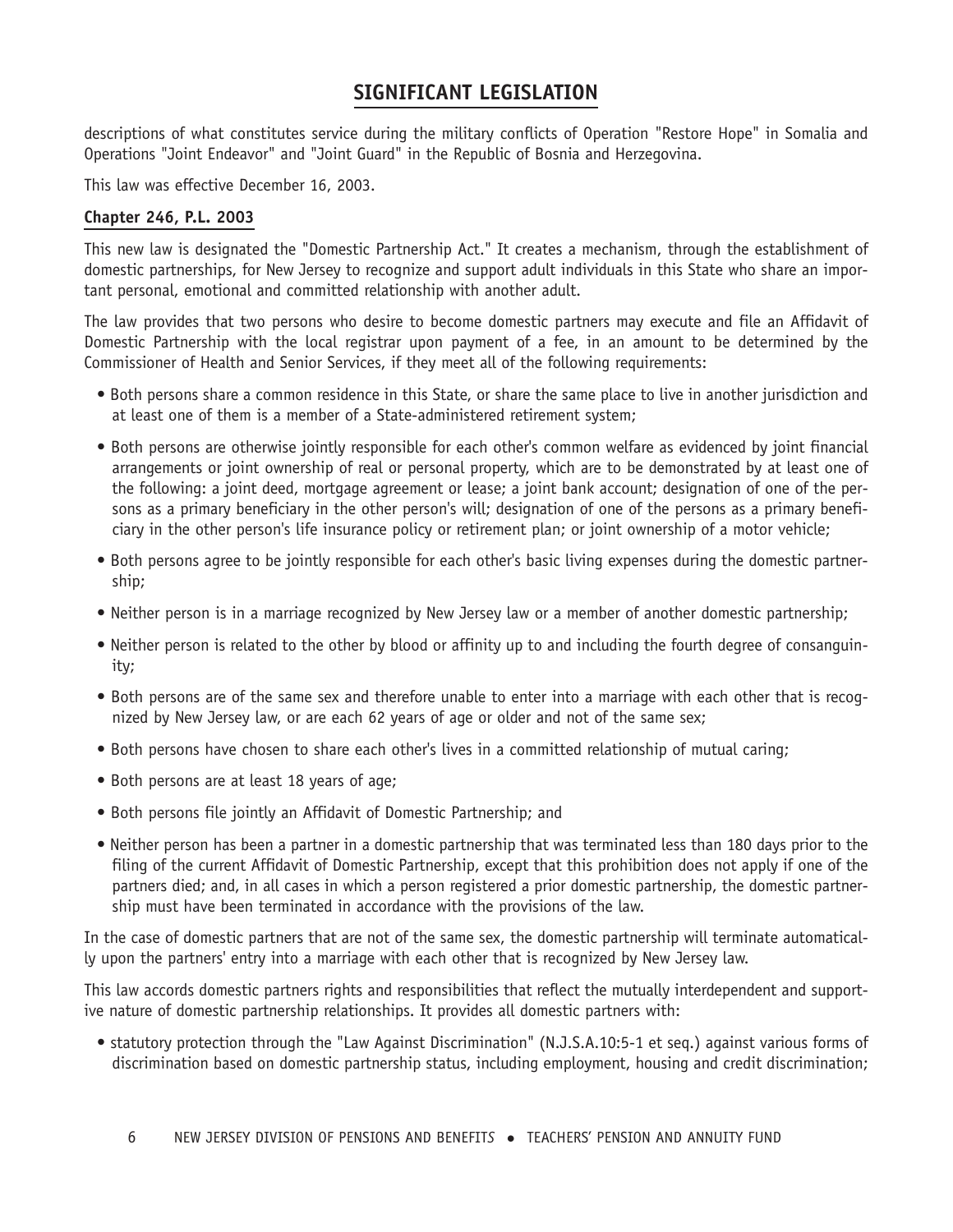- visitation rights for a hospitalized domestic partner and the right to make medical or legal decisions for an incapacitated partner; and
- an additional personal exemption under the "New Jersey Gross Income Tax Act" (N.J.S.A.54A:1-1 et seq.) and an exemption from the New Jersey transfer inheritance tax on the same basis as a spouse.

This law also makes certain health and pension benefits available to dependent domestic partners in the case of domestic partnerships in which both persons are of the same sex and therefore unable to enter into a marriage with each other that is recognized by New Jersey law:

- in the case of State employees, eligibility for dependent coverage under the State Health Benefits Program and dependent benefits under State-administered retirement systems (Public Employees' Retirement System, Police and Firemen's Retirement System, Judicial Retirement System, Teachers' Pension and Annuity Fund, and State Police Retirement System);
- in the case of other public employees, including employees of counties, municipalities and boards of education, eligibility for dependent coverage under the State Health Benefits Program and State-administered retirement systems, if the employer adopts a resolution providing for such coverage; and
- eligibility for dependent coverage under health insurance contracts and policies that commercial health and dental insurers are required to offer to covered persons under the law.

It also provides that two adults who have not filed an Affidavit of Domestic Partnership are to be treated as domestic partners in an emergency medical situation for the purposes of allowing one adult to accompany the other adult who is ill or injured while the latter is being transported to a hospital, or to visit the other adult who is a hospital patient, on the same basis as a member of the latter's immediate family, if both persons, or one of the persons in the event that the other person is legally or medically incapacitated, advise the emergency care provider that the two persons have met the other requirements for establishing a domestic partnership; however, this provision is not to be construed to permit the two adults to be treated as domestic partners for any other purpose prior to their having filed an Affidavit of Domestic Partnership.

Additionally, this law stipulates that, notwithstanding any other provisions of law to the contrary, the following provisions in this law shall not be deemed an unlawful discrimination under the "Law Against Discrimination" (N.J.S.A.10:5-1 et seq.):

- Section 57, which permits an employer that provides a health benefits plan (as defined in N.J.S.A.26:2S 2) to its employees and their dependents to require that an employee contribute a portion or the full amount of the cost of dependent coverage under the plan for the employee's domestic partner, and
- Section 58, which deals with the distinction between same-sex couples and opposite-sex couples over 62 years of age who establish domestic partnerships with respect to health and pension benefits made available to dependent domestic partners under this law.

The SHBP and State administered pension statutes impacted by this law can be found in Sections 41 through 46 of the law.

This law was effective on July 10, 2004.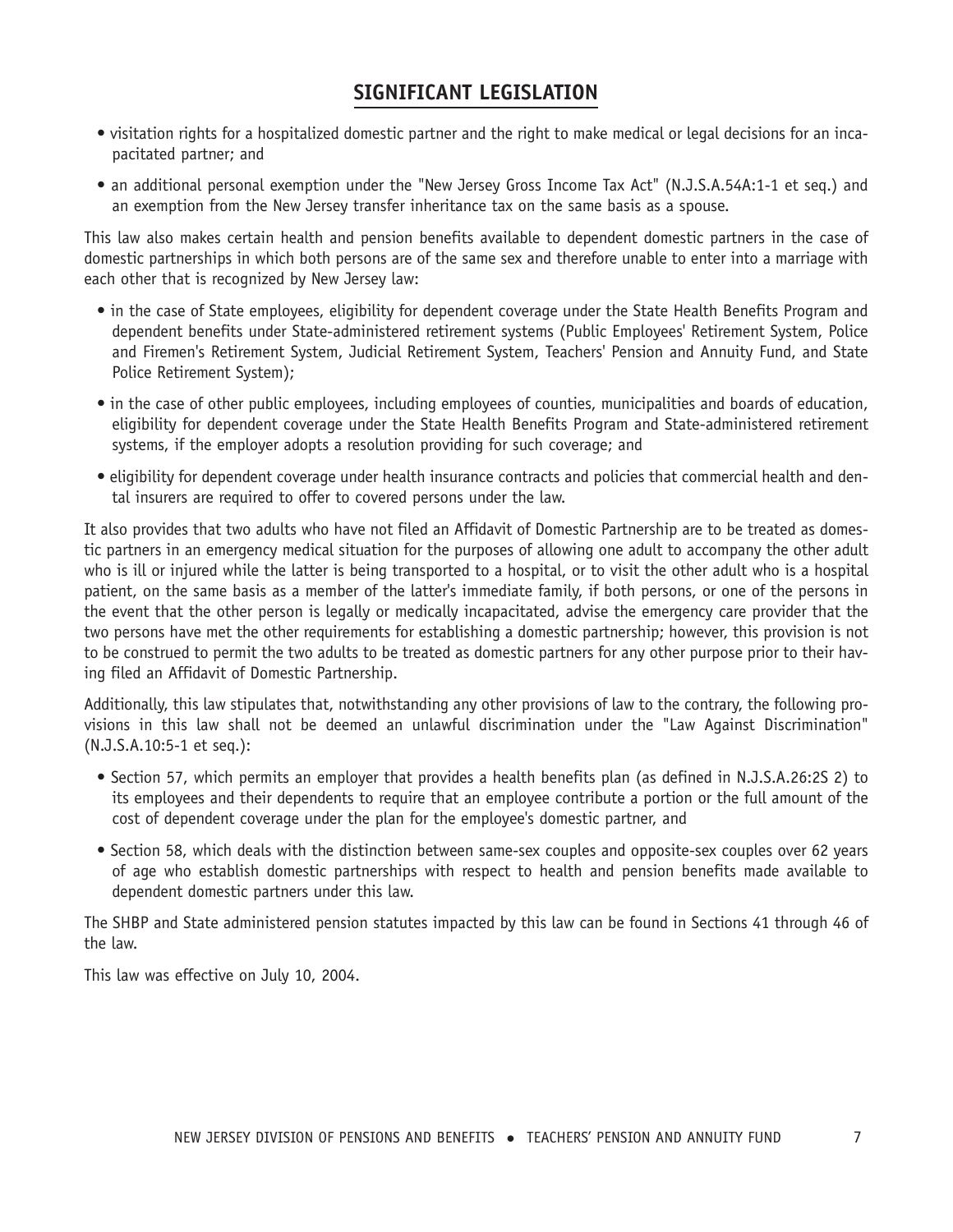# **MEMBERSHIP**

- As of June 30, 2004, the active membership of the Fund totaled 151,911. This includes 421 State employees and 151,490 employees from 106 participating local employers. There were 13,677 inactive members in the Fund as of June 30, 2004.
- There were 61,965 retirees and beneficiaries receiving annual pensions totaling \$1,821,694,407. *(This includes cost-of-living increases paid under the provisions of the Pension Adjustment Act).*
- Beneficiaries of 117 active and 1,908 retired members received lump sum death benefits in the amount of \$59,806,846.
- The Fund's assets totaled \$28,894,103,112 at the close of the fiscal year 2004.



# **MEMBERSHIP ACTIVITY**

During fiscal year 2004, the following transactions were processed by the Division of Pensions and Benefits on behalf of the membership of the Teachers' Pension and Annuity Fund of New Jersey.

- **ENROLLMENTS** 10,421 new members were enrolled during fiscal year 2004.
- **LOANS** 17,936 loans were issued to members. The total loans receivable as of June 30, 2004 is \$225,813,161.
- **WITHDRAWALS** there were 1,502 withdrawals during fiscal year 2004.
- **RETIREMENT** 4,133 members retired under the following retirement types:

| <b>TYPE OF RETIREMENT</b> |       |              | <b>OPTION SELECTION</b> |
|---------------------------|-------|--------------|-------------------------|
| Service                   | 1,640 | Maximum      | 1,787                   |
| Early                     | 385   | Option 1     | 239                     |
| Ordinary Disability       | 180   | Option 2     | 111                     |
| Accidental Disability     | 11    | Option 3     | 50                      |
| Veteran                   | 194   | Option 4     | 10                      |
| Deferred                  | 189   | Option A     | 508                     |
| Over 55 - Early           | 1,526 | Option B     | 273                     |
| <b>Other</b>              | 8     | Option C     | 794                     |
| <b>TOTAL</b>              | 4,133 | Option D     | 360                     |
|                           |       | <b>Other</b> | 1                       |
|                           |       | <b>TOTAL</b> | 4,133                   |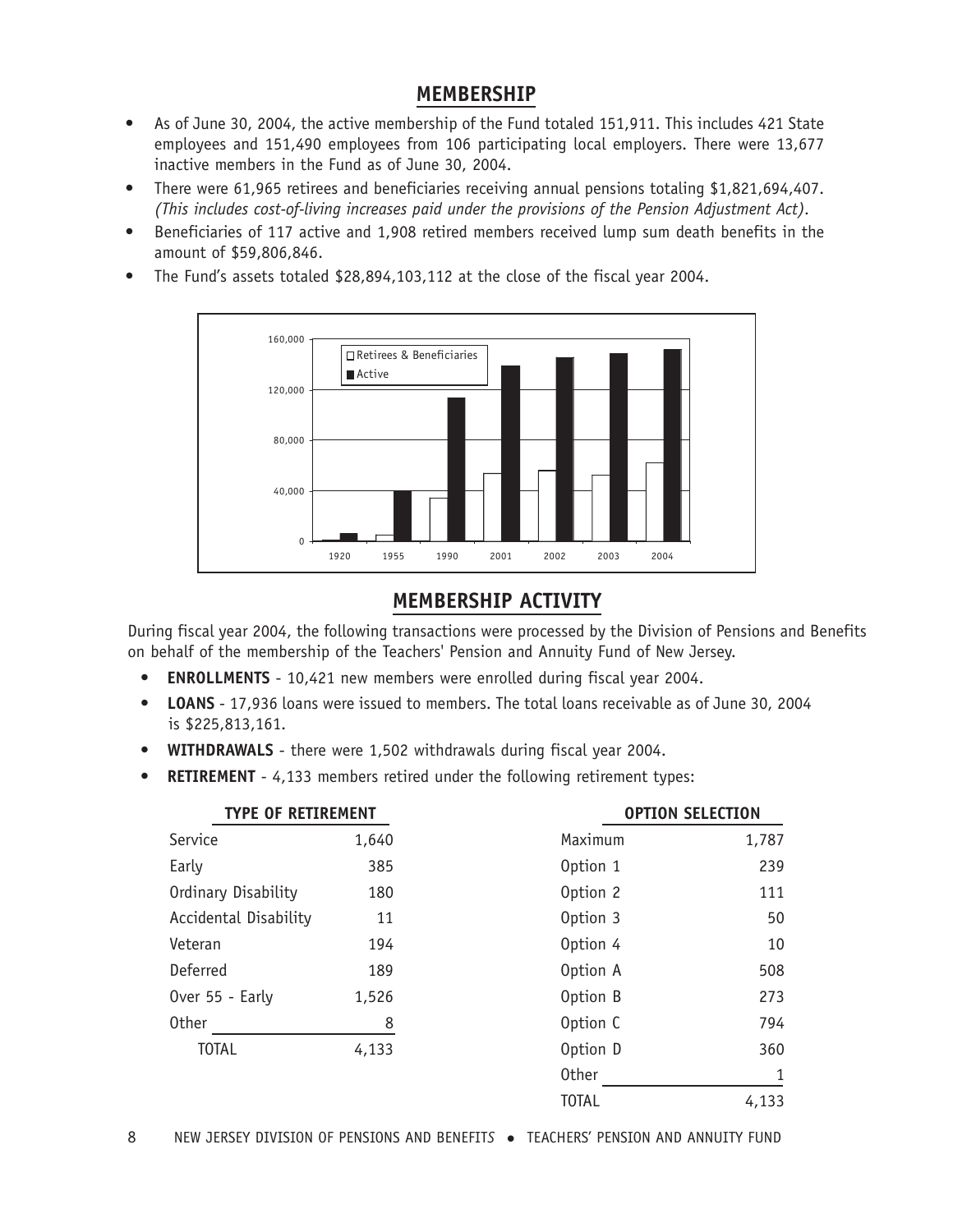KPMG LLP New Jersey Headquarters 150 John F. Kennedy Parkway Short Hills, NJ 07078

#### **Independent Auditors' Report**

The Board of Trustees State of New Jersey Teachers' Pension and Annuity Fund:

We have audited the accompanying statements of fiduciary net assets of the State of New Jersey Teachers' Pension and Annuity Fund (the Fund) as of June 30, 2004 and 2003, and the related statements of changes in fiduciary net assets for the years then ended. These financial statements are the responsibility of the Fund's management. Our responsibility is to express an opinion on these financial statements based on our audits.

We conducted our audits in accordance with auditing standards generally accepted in the United States of America. Those standards require that we plan and perform the audit to obtain reasonable assurance about whether the financial statements are free of material misstatement. An audit includes examining, on a test basis, evidence supporting the amounts and disclosures in the financial statements. An audit also includes assessing the accounting principles used and significant estimates made by management, as well as evaluating the overall financial statement presentation. We believe that our audits provide a reasonable basis for our opinion.

In our opinion, the financial statements referred to above present fairly, in all material respects, the financial position of the State of New Jersey Teachers' Pension and Annuity Fund as of June 30, 2004 and 2003, and the changes in its financial position for the years then ended in conformity with accounting principles generally accepted in the United States of America.

Management's Discussion and Analysis and the supplementary information included in the schedule of funding progress and schedule of employer contributions are not a required part of the basic financial statements but are supplementary information required by accounting principles generally accepted in the United States of America. We have applied certain limited procedures, which consisted principally of inquiries of management regarding the methods of measurement and presentation of the required supplementary information. However, we did not audit the information and express no opinion on it.

Our audits were made for the purpose of forming an opinion on the financial statements that collectively comprise the Fund's basic financial statements. The schedule of changes in fiduciary net assets by fund is presented for purposes of additional analysis and is not a required part of the basic financial statements of the Fund. Such information has been subjected to the auditing procedures applied in the audits of the financial statements and, in our opinion, is fairly presented in all material respects in relation to the financial statements taken as a whole.

September 24, 2004

KPMG LLP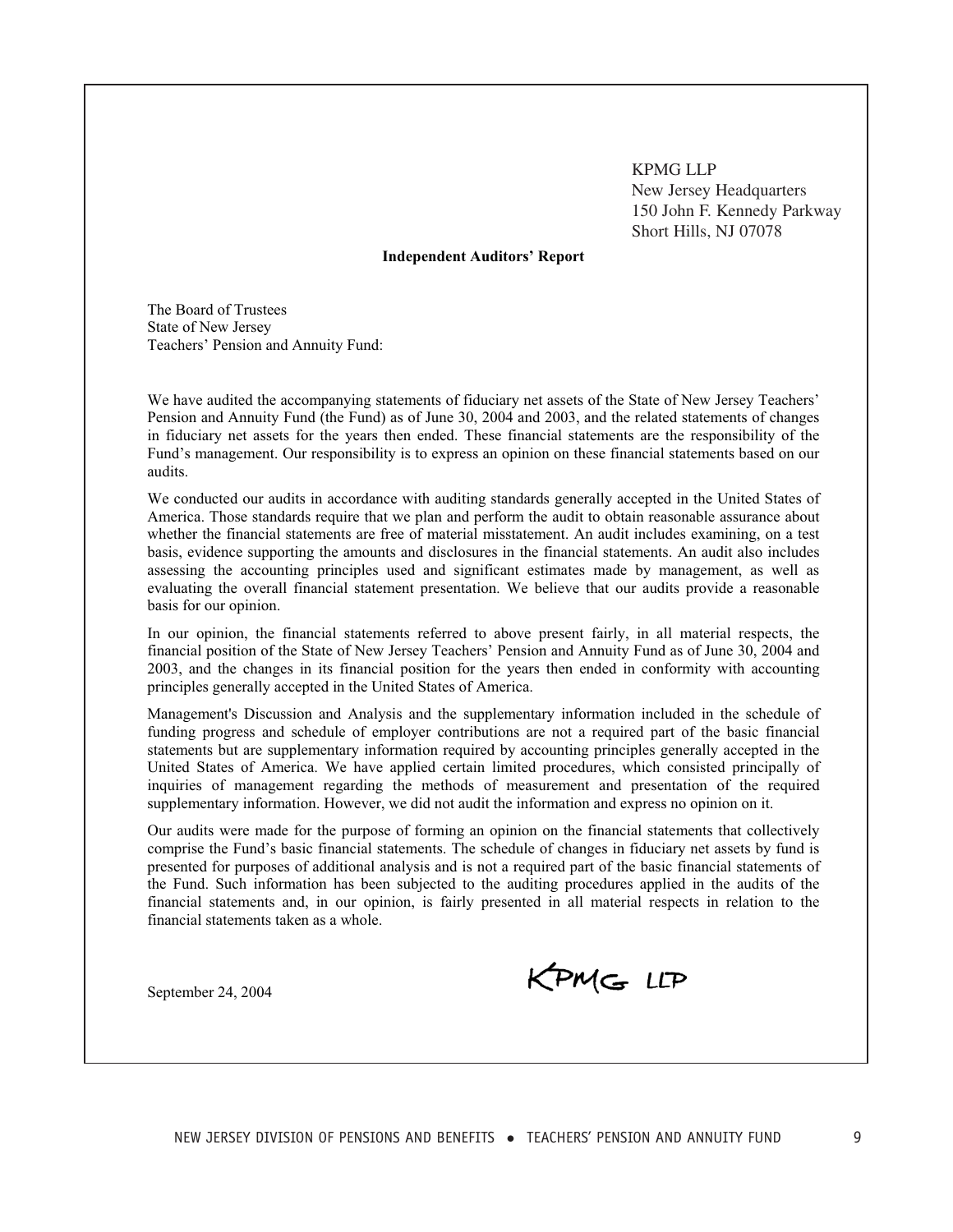Management's Discussion and Analysis June 30, 2004 and 2003

Our discussion and analysis of the Teachers' Pension and Annuity Fund (the Fund)'s financial performance provides an overview of the Fund's financial activities for the fiscal year ended June 30, 2004 and 2003. Please read it in conjunction with the basic financial statements and financial statement footnotes which follow this discussion.

#### FINANCIAL HIGHLIGHTS

2004 - 2003

- Net assets held in trust for pension and post-retirement medical benefits increased by \$2,170,989,534 as a result of this year's operations from \$26,549,160,496 to \$28,720,150,030.
- Additions for the year were \$4,514,705,014, which are comprised of member and employer pension contributions of \$862,107,201 and investment income of \$3,652,597,813.
- Deductions for the year were \$2,343,715,480, which are comprised of benefit and refund payments of \$2,334,926,520 and administrative expenses of \$8,788,960.
- The Fund utilized net assets (excess assets above the required funding level) to meet this year's normal pension contribution requirements in part.

2003 - 2002

- Net assets held in trust for pension and post-retirement medical benefits decreased by \$708,974,345 as a result of this year's operations from \$27,258,134,841 to \$26,549,160,496.
- Additions for the year were \$1,392,105,717, which are comprised of member and employer pension contributions of \$604,914,820 and investment income of \$787,190,897.
- $\bullet$  Deductions for the year were \$2,101,080,062, which are comprised of benefit and refund payments of \$2,091,193,357 and administrative expenses of \$9,886,705.
- The Fund utilized net assets (excess assets above the required funding level) to meet this year's normal pension contribution requirements in part.
- Net assets held in trust for post-retirement medical benefits were used this year to pay part of premiums and other periodic charges for health care benefits for qualified retirees and their dependents.

### THE STATEMENTS OF FIDUCIARY NET ASSETS AND THE STATEMENTS OF CHANGES IN FIDUCIARY NET ASSETS

This annual report consists of two financial statements: *The Statements of Fiduciary Net Assets* and *The Statements of Changes in Fiduciary Net Assets.* These financial statements report information about the Fund and about its activities to help you assess whether the Fund, as a whole, has improved or declined as a result of the year's activities. The financial statements were prepared using the accrual basis of accounting. Under the accrual basis of accounting, revenues are recognized in the period they are earned, and expenses are recorded in the year they are incurred, regardless of when cash is received or paid.

*The Statements of Fiduciary Net Assets* show the balances in all of the assets and liabilities of the Fund at the end of the fiscal year. The difference between assets and liabilities represents the Fund's fiduciary net assets. Over time, increases or decreases in the Fund's fiduciary net assets provide one indication of whether the financial health of the Fund is improving or declining. *The Statements of Changes in Fiduciary Net Assets* show the results of financial operations for the year. The statements provide an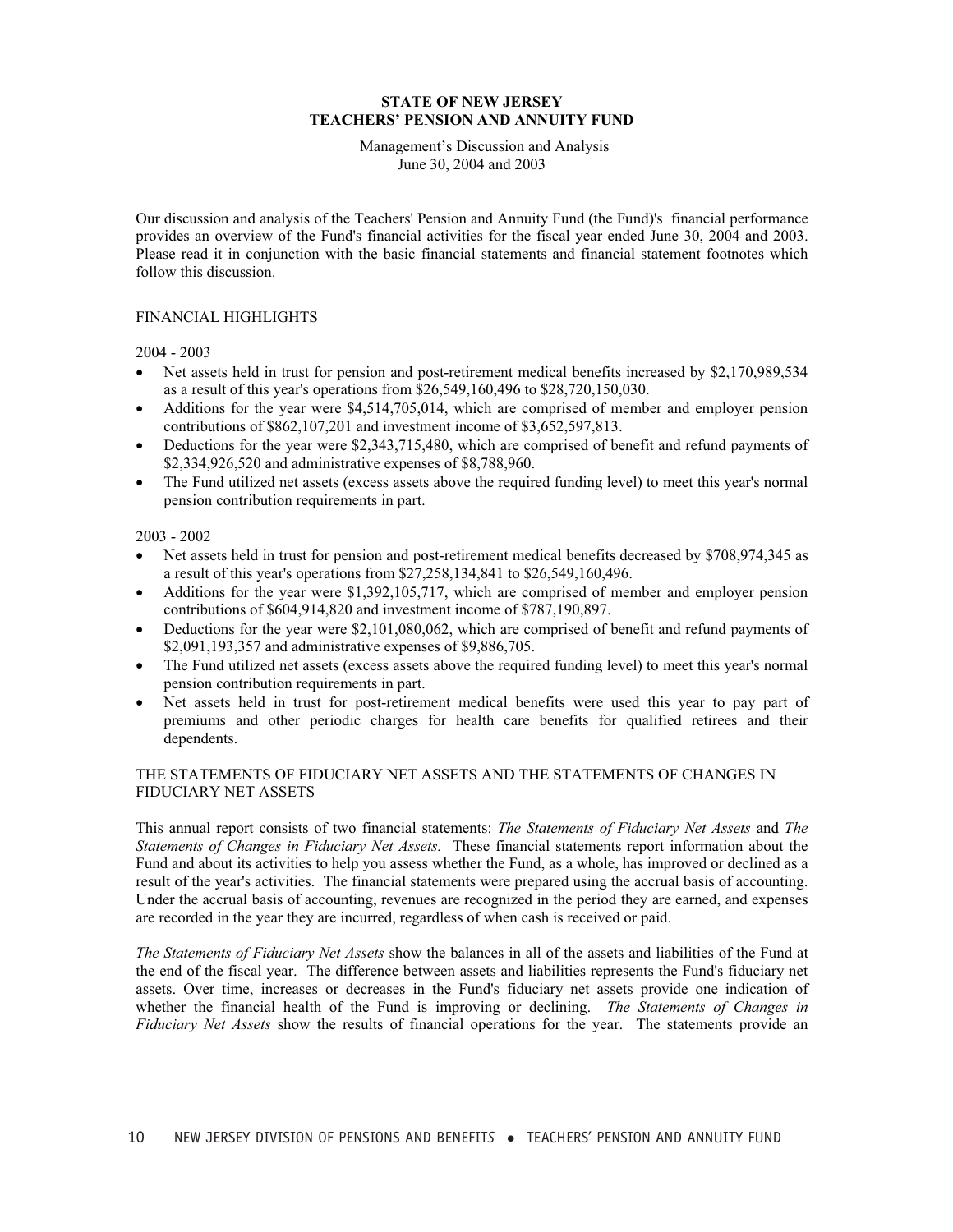Management's Discussion and Analysis, Continued

explanation for the change in the Fund's fiduciary net assets since the prior year. These two financial statements should be reviewed along with the information contained in the financial statement footnotes, including the required supplementary schedules, to determine whether the Fund is becoming financially stronger or weaker.

#### FINANCIAL ANALYSIS

#### STATEMENTS OF FIDUCIARY NET ASSETS

2004 - 2003

|                      | 2004             | 2003             | Increase (Decrease) |
|----------------------|------------------|------------------|---------------------|
| Assets               | \$28,894,103,112 | \$26,703,636,553 | \$2,190,466,559     |
| Liabilities          | 173,953,082      | 154,476,057      | 19.477.025          |
| Net Assets (Deficit) | \$28,720,150,030 | \$26,549,160,496 | \$2,170,989,534     |

The Fund's assets mainly consist of cash, investments and contributions due from members and participating employers. Between fiscal years 2003 and 2004, total assets increased by \$2.2 billion or 8.2%. The total assets increased due to an increase in contributions receivable from members and employers and also overall increase in fair value of investments. Last year employer contribution receivables decreased partly due to Chapter 42, P.L. 2002, which permitted local government units to issue refunding bonds to retire an unfunded accrued liability resulting from early retirement benefits. This year employer contribution receivables are including State appropriation, based on Chapter 23, P.L. 2002, which permitted early retirement incentive benefits to State employees who meet specified age and service requirements and who retire within a specified time period.

Liabilities consist of pension and death benefit payments owed to members and beneficiaries, noncontributory group insurance premiums owed to the Fund's insurance provider, and other payables. Total liabilities increased by \$19.5 million or 12.6% over last year. This is mainly due to an increase in benefits payable to retirees and beneficiaries, partly related to the State Early Retirement Incentive (Chapter 23, P.L. 2002).

Net assets held in trust for pension and post-retirement medical benefits decreased by \$2.2 billion or 8.2%.

|                      | 2003             | 2002             | Increase (Decrease) |
|----------------------|------------------|------------------|---------------------|
| Assets               | \$26,703,636,553 | \$27,410,390,351 | \$(706,753,798)     |
| Liabilities          | 154,476,057      | 152,255,510      | 2,220,547           |
| Net Assets (Deficit) | \$26,549,160,496 | \$27,258,134,841 | \$(708,974,345)     |

Between fiscal years 2002 and 2003, total assets decreased by \$706.7 million or 2.6%. The total assets decreased because pension benefit payments to retirees and beneficiaries exceeded the revenues received by the Fund.

Total liabilities increased by \$2.2 million or 1.5% over last year. This is mainly due to an increase in retirement benefit payments.

Net assets held in trust for pension and post-retirement medical benefits decreased by \$709.0 million or 2.6%.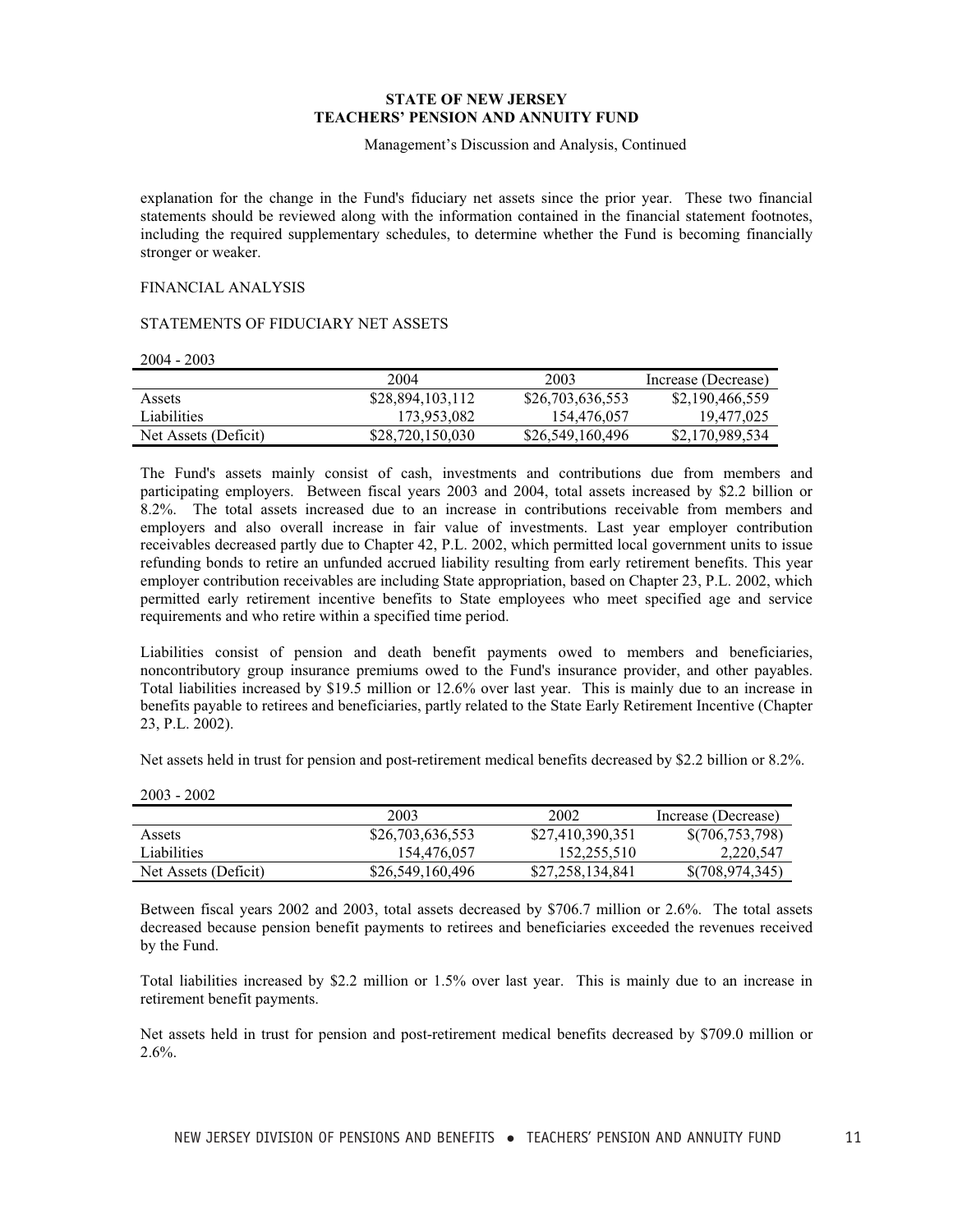Management's Discussion and Analysis, Continued

#### STATEMENTS OF CHANGES IN FIDUCIARY NET ASSETS

#### ADDITIONS TO FIDUCIARY NET ASSETS 2004-2003

|                               | 2004            | 2003            | Increase (Decrease) |
|-------------------------------|-----------------|-----------------|---------------------|
| <b>Member Contributions</b>   | \$405,695,555   | \$303,570,787   | \$102,124,768       |
| <b>Employer Contributions</b> | 456,411,646     | 301,342,962     | 155,068,684         |
| Investment                    | 3,652,597,813   | 787, 191, 968   | 2,865,405,845       |
| Totals                        | \$4,514,705,014 | \$1,392,105,717 | \$3,122,599,297     |

Additions primarily consist of member and employer contributions and earnings from investment activities. Member contributions increased by \$102.1 million or 33.6% partly due to elimination of a reduction in the employee contribution rate (i.e., returning to the normal rate of 5% from 3%), which was effective January 1, 2004.

Employer contribution increased by \$155.1 million or 51.5% over last year. The State made a contribution of \$424.8 million for fiscal year 2004 post-retirement medical (PRM). Also, employer contributions are including \$16.6 million from State appropriation, based on Chapter 23, P.L. 2002.

For fiscal year 2004, the 68% of available excess valuation assets could be utilized to offset normal contributions. Thereafter, a certain percentage of available excess valuation assets may be used as specified in the legislation. The State was not required to make a normal contribution to the Fund between 1997 and 2004 based on Pension Security legislation passed in 1997.

Investment & other revenues increased by \$2.9 billion or 364.0% due to an increase in earnings and net appreciation in fair value of investments.

The total investment gain for all pension funds was estimated to be 14.2% compared to 3.3% gain in the prior year.

|                                | 2003            | 2002                | Increase (Decrease) |
|--------------------------------|-----------------|---------------------|---------------------|
| Member Contributions           | \$303,570,787   | \$331,060,403       | \$(27,489,616)      |
| Employer Contributions & Other | 301, 344, 033   | 4.134.785           | 297, 209, 248       |
| Investment                     | 787,190,897     | (2,509,722,711)     | 3,296,913,608       |
| Totals                         | \$1,392,105,717 | $\S(2,174,527,523)$ | \$3,566,633,240     |

#### 2003-2002

Member contributions decreased by 8.3% partly due to a reduction in the employee contribution rate from 4.5% to 3%, which was effective January 1, 2002. (The new rate affected only half of the year in the prior fiscal year.)

The State made a contribution of \$298.3 million for fiscal year 2003 post-retirement medical (PRM). In addition, the PRM reserve of \$43.9 million was used to cover additional premiums due in fiscal year 2003.

For fiscal year 2003, the 84% of available excess valuation assets could be utilized to offset normal contributions. Thereafter, a certain percentage of available excess valuation assets may be used as specified in the legislation. The State was not required to make a normal contribution to the Fund between 1997 and 2003 based on Pension Security legislation passed in 1997.

After the prior two consecutive years of investment losses, the Fund had investment gains in fiscal year 2003. The total investment gain for all pension funds was estimated to be 3.3% compared to 9.0% loss in the prior year.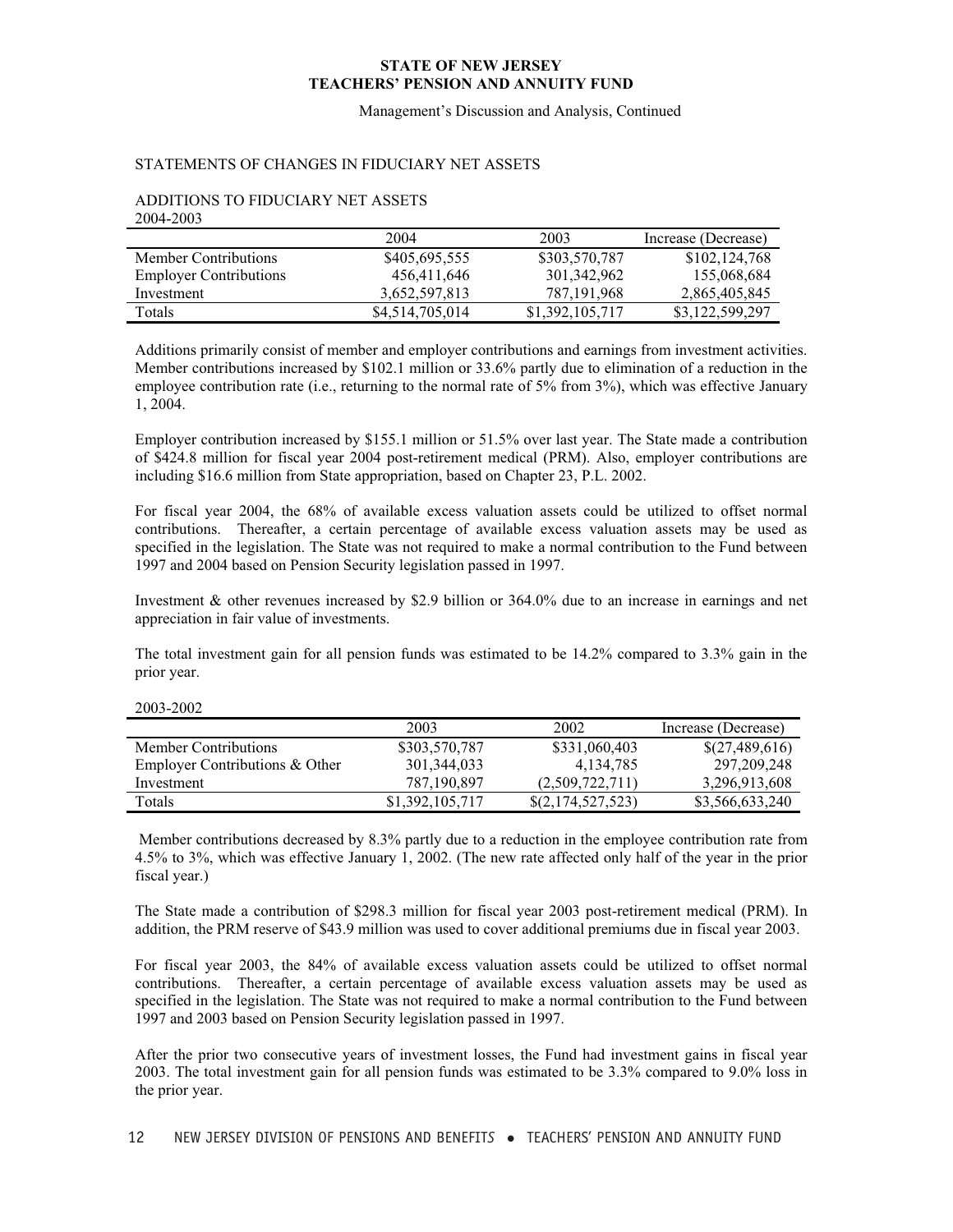Management's Discussion and Analysis, Continued

|                         | 2004            | 2003            | Increase (Decrease) |
|-------------------------|-----------------|-----------------|---------------------|
| <b>Benefits</b>         | \$2,306,188,800 | \$2,065,315,692 | \$240,873,108       |
| Refunds & Adjustments   | 28,737,720      | 25,877,665      | 2,860,055           |
| Administrative Expenses | 8.788.960       | 9.886.705       | (1.097.745)         |
| Totals                  | \$2,343,715,480 | \$2,101,080,062 | \$242,635,418       |

#### DEDUCTIONS FROM FIDUCIARY NET ASSETS 2004 - 2003

Deductions are mainly comprised of pension benefit payments to retirees and beneficiaries, refunds of contributions to former members, and administrative costs incurred by the Fund. Benefit payments increased by \$240.9 million or 11.7% partly due to an increase in number of retirees based on the State Early Retirement Incentive (Chapter 23, P.L. 2002). The number of refunds processed has increased by \$2.9 million or 11.1% due to an increase in member transfer-out. Administrative expenses decreased by \$1.1 million or 11.1% mainly due to a decrease in salaries and wages cost over the last year.

#### 2003 - 2002

|                         | 2003            | 2002            | Increase (Decrease) |
|-------------------------|-----------------|-----------------|---------------------|
| <b>Benefits</b>         | \$2,065,315,692 | \$1,791,516,438 | \$273,799,254       |
| Refunds & Adjustments   | 25,877,665      | 22,624,415      | 3,253,250           |
| Administrative Expenses | 9.886.705       | 9.648.390       | 238,315             |
| Totals                  | \$2,101,080,062 | \$1,823,789,243 | \$277,290,819       |

Benefit payments increased partly due to the benefit enhancements which were effective with the November 1, 2001 retirement checks. (The new rate affected only eight months in the prior fiscal year.) The number of retirees receiving benefits has also increased. The number of refunds processed has increased compared to last year due to more terminations. Administrative expenses increased mainly due to contractual increases in salaries.

#### RETIREMENT SYSTEM AS A WHOLE

The overall funded ratios of 92.7% for fiscal year 2004 and 100.0% for 2003 indicate that the Fund has assets sufficient to meet its benefit obligations.

### CONTACTING SYSTEM FINANCIAL MANAGEMENT

The financial report is designed to provide our members, beneficiaries, investors and other interested parties with a general overview of the Fund's finances and to show the Fund's accountability for the money it receives. If you have any questions about this report or need additional financial information, contact the Division of Pensions and Benefits, P.O. Box 295, Trenton, NJ 08625-0295.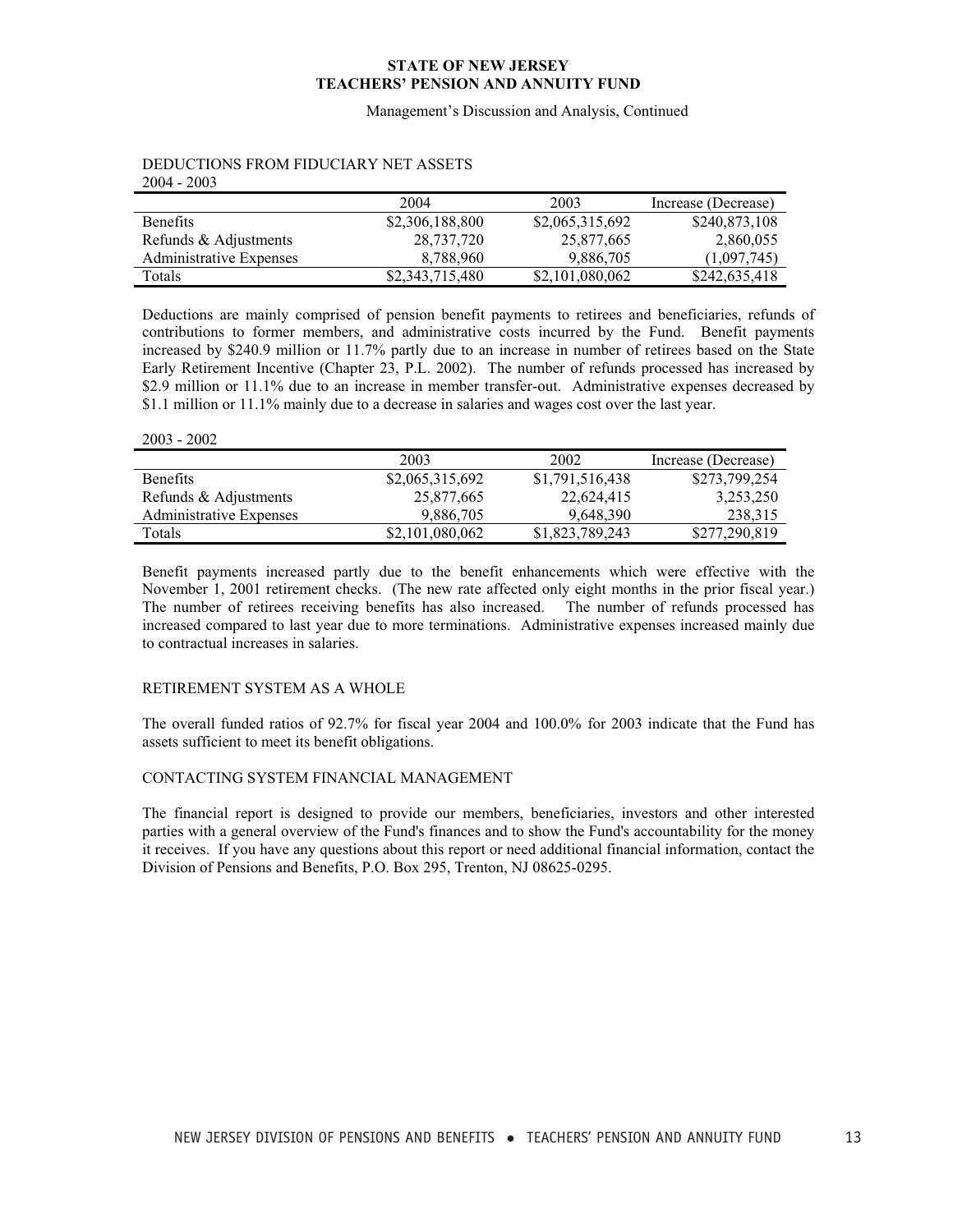| <b>STATE OF NEW JERSEY</b> | EACHERS' PENSION AND ANNUITY FU |
|----------------------------|---------------------------------|

| <b>POST-RETIREMENT</b><br>317,186<br>88,874<br>5,314<br>317,186<br>317,186<br>12,193<br>151,413<br>58,425<br>967<br><b>MEDICAL</b><br>FUND<br>2003<br>26,548,843,310<br>438,827,309<br>55,544,914<br>144,458,676<br>141,037,830<br>3,087,365<br>1,006,897,996<br>4,824,877,633<br>26,194,217,577<br>64,454,002<br>241,542,590<br>14,243<br>506,014,425<br>11,460,340<br>1,977,887<br>79,869,047<br>12,504,208,011<br>26,703,319,367<br>154,476,057<br>7,339,537,581<br>PENSION<br>FUND<br>5,646,428,109<br>28,392,825,000<br>1,038,146<br>501,278,112<br>28,894,103,112<br>152,768,986<br>2,055,669<br>173,953,082<br>28,720,150,030<br>1,085,098,733<br>61,462,749<br>14,228,354,337<br>17,151,306<br>7,172,237,281<br>75,634,792<br>64,184,372<br>134,607,641<br>225,813,161<br>1,977,121<br>199,243,791<br>TOTAL<br>June 30, 2004 and 2003<br><b>LNANAHLAN-LSOJ</b><br>426,066<br>426,066<br>426,066<br>107,628<br>2,990<br>16,283<br>213,512<br>922<br>84,731<br><b>MEDICAL</b><br>FUND<br>2004<br>1,085,082,450<br>7,172,129,653<br>5,646,343,378<br>1,038,146<br>501,278,112<br>28,893,677,046<br>17,151,306<br>152,768,986<br>2,055,669<br>28,719,723,964<br>14,228,140,825<br>28,392,398,934<br>64,184,372<br>173,953,082<br>75,634,792<br>134,607,641<br>199,240,801<br>61,461,827<br>225,813,161<br>1,977,121<br>PENSION<br>EUND<br>s,<br>↮<br>Accounts payable and accrued expenses<br>Accrued interest and dividends<br>Held in trust for pension benefits<br>Mortgage Backed Securities<br>Common Pension Fund D<br>Common Pension Fund A<br>Common Pension Fund B<br>Retirement benefits payable<br>Cash Management Fund<br>Investments, at fair value:<br>NCGI premiums payable<br>Total investments<br>Total receivables<br><b>Total liabilities</b><br>Total assets<br>Members' loans<br>Contributions:<br>Employers<br>Cash overdraft<br>Members<br>Receivables:<br>Net Assets:<br><b>Liabilities:</b><br><b>Bonds</b><br>Other<br>Assets:<br>Cash |  | Statements of Fiduciary Net Assets |  |                              |
|----------------------------------------------------------------------------------------------------------------------------------------------------------------------------------------------------------------------------------------------------------------------------------------------------------------------------------------------------------------------------------------------------------------------------------------------------------------------------------------------------------------------------------------------------------------------------------------------------------------------------------------------------------------------------------------------------------------------------------------------------------------------------------------------------------------------------------------------------------------------------------------------------------------------------------------------------------------------------------------------------------------------------------------------------------------------------------------------------------------------------------------------------------------------------------------------------------------------------------------------------------------------------------------------------------------------------------------------------------------------------------------------------------------------------------------------------------------------------------------------------------------------------------------------------------------------------------------------------------------------------------------------------------------------------------------------------------------------------------------------------------------------------------------------------------------------------------------------------------------------------------------------------------------------------------------------------------------------|--|------------------------------------|--|------------------------------|
|                                                                                                                                                                                                                                                                                                                                                                                                                                                                                                                                                                                                                                                                                                                                                                                                                                                                                                                                                                                                                                                                                                                                                                                                                                                                                                                                                                                                                                                                                                                                                                                                                                                                                                                                                                                                                                                                                                                                                                      |  |                                    |  |                              |
|                                                                                                                                                                                                                                                                                                                                                                                                                                                                                                                                                                                                                                                                                                                                                                                                                                                                                                                                                                                                                                                                                                                                                                                                                                                                                                                                                                                                                                                                                                                                                                                                                                                                                                                                                                                                                                                                                                                                                                      |  |                                    |  |                              |
|                                                                                                                                                                                                                                                                                                                                                                                                                                                                                                                                                                                                                                                                                                                                                                                                                                                                                                                                                                                                                                                                                                                                                                                                                                                                                                                                                                                                                                                                                                                                                                                                                                                                                                                                                                                                                                                                                                                                                                      |  |                                    |  |                              |
|                                                                                                                                                                                                                                                                                                                                                                                                                                                                                                                                                                                                                                                                                                                                                                                                                                                                                                                                                                                                                                                                                                                                                                                                                                                                                                                                                                                                                                                                                                                                                                                                                                                                                                                                                                                                                                                                                                                                                                      |  |                                    |  | TOTAL                        |
|                                                                                                                                                                                                                                                                                                                                                                                                                                                                                                                                                                                                                                                                                                                                                                                                                                                                                                                                                                                                                                                                                                                                                                                                                                                                                                                                                                                                                                                                                                                                                                                                                                                                                                                                                                                                                                                                                                                                                                      |  |                                    |  | 3,087,365                    |
|                                                                                                                                                                                                                                                                                                                                                                                                                                                                                                                                                                                                                                                                                                                                                                                                                                                                                                                                                                                                                                                                                                                                                                                                                                                                                                                                                                                                                                                                                                                                                                                                                                                                                                                                                                                                                                                                                                                                                                      |  |                                    |  | 1,006,910,189                |
|                                                                                                                                                                                                                                                                                                                                                                                                                                                                                                                                                                                                                                                                                                                                                                                                                                                                                                                                                                                                                                                                                                                                                                                                                                                                                                                                                                                                                                                                                                                                                                                                                                                                                                                                                                                                                                                                                                                                                                      |  |                                    |  | 79,870,014                   |
|                                                                                                                                                                                                                                                                                                                                                                                                                                                                                                                                                                                                                                                                                                                                                                                                                                                                                                                                                                                                                                                                                                                                                                                                                                                                                                                                                                                                                                                                                                                                                                                                                                                                                                                                                                                                                                                                                                                                                                      |  |                                    |  | 12,504,359,424               |
|                                                                                                                                                                                                                                                                                                                                                                                                                                                                                                                                                                                                                                                                                                                                                                                                                                                                                                                                                                                                                                                                                                                                                                                                                                                                                                                                                                                                                                                                                                                                                                                                                                                                                                                                                                                                                                                                                                                                                                      |  |                                    |  | 7,339,626,455                |
|                                                                                                                                                                                                                                                                                                                                                                                                                                                                                                                                                                                                                                                                                                                                                                                                                                                                                                                                                                                                                                                                                                                                                                                                                                                                                                                                                                                                                                                                                                                                                                                                                                                                                                                                                                                                                                                                                                                                                                      |  |                                    |  | 4,824,936,058<br>438,832,623 |
|                                                                                                                                                                                                                                                                                                                                                                                                                                                                                                                                                                                                                                                                                                                                                                                                                                                                                                                                                                                                                                                                                                                                                                                                                                                                                                                                                                                                                                                                                                                                                                                                                                                                                                                                                                                                                                                                                                                                                                      |  |                                    |  | 26,194,534,763               |
|                                                                                                                                                                                                                                                                                                                                                                                                                                                                                                                                                                                                                                                                                                                                                                                                                                                                                                                                                                                                                                                                                                                                                                                                                                                                                                                                                                                                                                                                                                                                                                                                                                                                                                                                                                                                                                                                                                                                                                      |  |                                    |  |                              |
|                                                                                                                                                                                                                                                                                                                                                                                                                                                                                                                                                                                                                                                                                                                                                                                                                                                                                                                                                                                                                                                                                                                                                                                                                                                                                                                                                                                                                                                                                                                                                                                                                                                                                                                                                                                                                                                                                                                                                                      |  |                                    |  | 64,454,002                   |
|                                                                                                                                                                                                                                                                                                                                                                                                                                                                                                                                                                                                                                                                                                                                                                                                                                                                                                                                                                                                                                                                                                                                                                                                                                                                                                                                                                                                                                                                                                                                                                                                                                                                                                                                                                                                                                                                                                                                                                      |  |                                    |  | 55,544,914<br>144,458,676    |
|                                                                                                                                                                                                                                                                                                                                                                                                                                                                                                                                                                                                                                                                                                                                                                                                                                                                                                                                                                                                                                                                                                                                                                                                                                                                                                                                                                                                                                                                                                                                                                                                                                                                                                                                                                                                                                                                                                                                                                      |  |                                    |  | 241,542,590                  |
|                                                                                                                                                                                                                                                                                                                                                                                                                                                                                                                                                                                                                                                                                                                                                                                                                                                                                                                                                                                                                                                                                                                                                                                                                                                                                                                                                                                                                                                                                                                                                                                                                                                                                                                                                                                                                                                                                                                                                                      |  |                                    |  | 14,243                       |
|                                                                                                                                                                                                                                                                                                                                                                                                                                                                                                                                                                                                                                                                                                                                                                                                                                                                                                                                                                                                                                                                                                                                                                                                                                                                                                                                                                                                                                                                                                                                                                                                                                                                                                                                                                                                                                                                                                                                                                      |  |                                    |  | 506,014,425                  |
|                                                                                                                                                                                                                                                                                                                                                                                                                                                                                                                                                                                                                                                                                                                                                                                                                                                                                                                                                                                                                                                                                                                                                                                                                                                                                                                                                                                                                                                                                                                                                                                                                                                                                                                                                                                                                                                                                                                                                                      |  |                                    |  | 26,703,636,553               |
|                                                                                                                                                                                                                                                                                                                                                                                                                                                                                                                                                                                                                                                                                                                                                                                                                                                                                                                                                                                                                                                                                                                                                                                                                                                                                                                                                                                                                                                                                                                                                                                                                                                                                                                                                                                                                                                                                                                                                                      |  |                                    |  | 11,460,340                   |
|                                                                                                                                                                                                                                                                                                                                                                                                                                                                                                                                                                                                                                                                                                                                                                                                                                                                                                                                                                                                                                                                                                                                                                                                                                                                                                                                                                                                                                                                                                                                                                                                                                                                                                                                                                                                                                                                                                                                                                      |  |                                    |  | 141,037,830                  |
|                                                                                                                                                                                                                                                                                                                                                                                                                                                                                                                                                                                                                                                                                                                                                                                                                                                                                                                                                                                                                                                                                                                                                                                                                                                                                                                                                                                                                                                                                                                                                                                                                                                                                                                                                                                                                                                                                                                                                                      |  |                                    |  | 1,977,887                    |
|                                                                                                                                                                                                                                                                                                                                                                                                                                                                                                                                                                                                                                                                                                                                                                                                                                                                                                                                                                                                                                                                                                                                                                                                                                                                                                                                                                                                                                                                                                                                                                                                                                                                                                                                                                                                                                                                                                                                                                      |  |                                    |  | 154,476,057                  |
|                                                                                                                                                                                                                                                                                                                                                                                                                                                                                                                                                                                                                                                                                                                                                                                                                                                                                                                                                                                                                                                                                                                                                                                                                                                                                                                                                                                                                                                                                                                                                                                                                                                                                                                                                                                                                                                                                                                                                                      |  |                                    |  | 26,549,160,496               |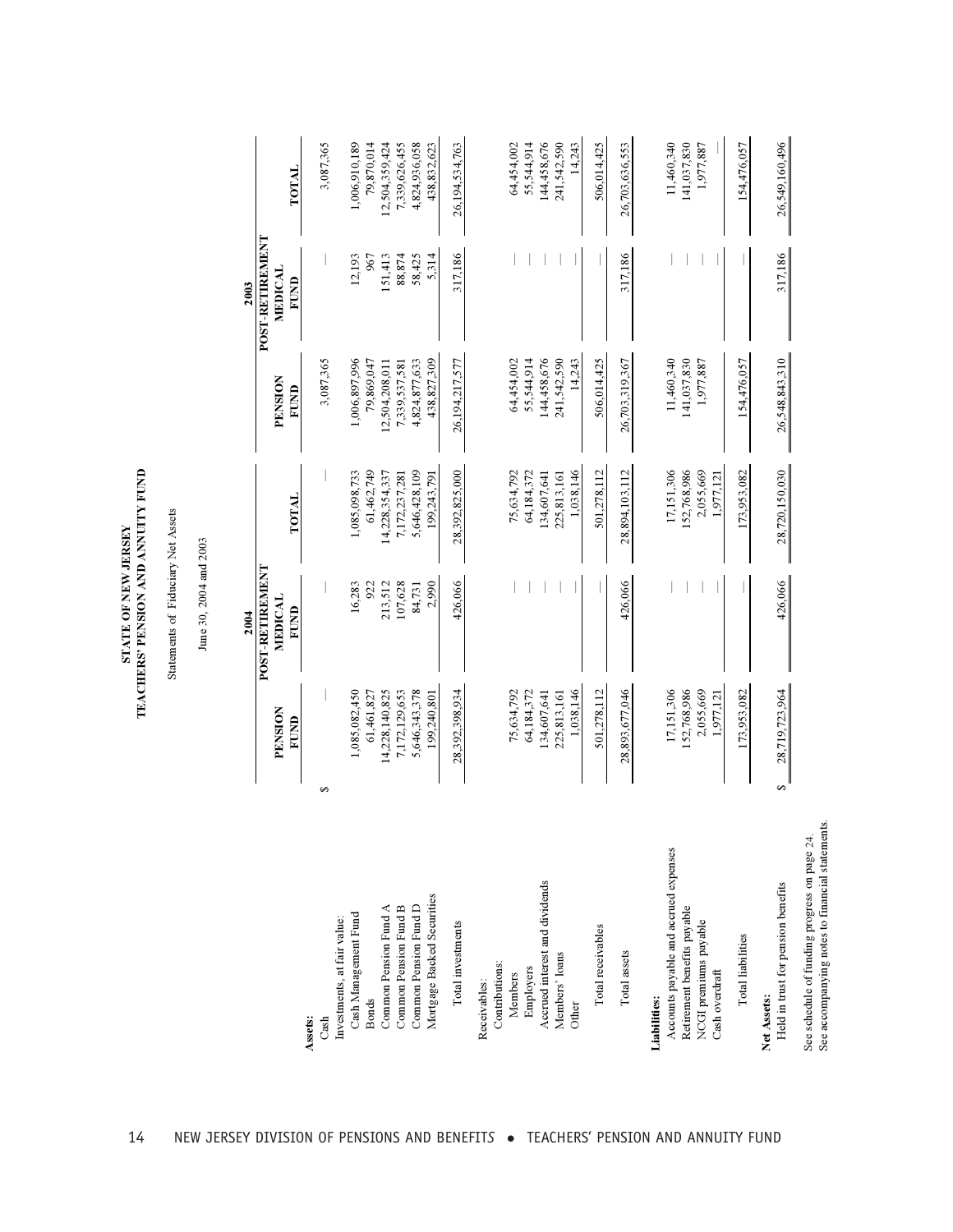Statements of Changes in Fiduciary Net Assets Statements of Changes in Fiduciary Net Assets

Years ended June 30, 2004 and 2003  $\,$ Years ended June 30, 2004 and 2003

|                                                                                                             |           |                                             | 2004                   |                                             |                                          | 2003                   |                                          |
|-------------------------------------------------------------------------------------------------------------|-----------|---------------------------------------------|------------------------|---------------------------------------------|------------------------------------------|------------------------|------------------------------------------|
|                                                                                                             |           |                                             | <b>POST-RETIREMENT</b> |                                             |                                          | <b>POST-RETIREMENT</b> |                                          |
|                                                                                                             |           | PENSION<br>FUND                             | MEDICAL<br>FUND        | TOTAL                                       | PENSION<br>FUND                          | MEDICAL<br>FUND        | TOTAL                                    |
| Contributions:<br>Employers<br>Members<br><b>Additions:</b><br>Other                                        | $\bullet$ | 405,695,555<br>31,660,323                   | 424,751,323            | 456,411,646<br>405,695,555                  | 3,020,752<br>303,570,787<br>1,071        | 298,322,210            | 301,342,962<br>303,570,787<br>1,071      |
| Total contributions                                                                                         |           | 437,355,878                                 | 424,751,323            | 862,107,201                                 | 306,592,610                              | 298,322,210            | 604,914,820                              |
| Net appreciation (depreciation) in fair value of investments<br>Investment income:<br>Dividends<br>Interest |           | 2,884,910,953<br>530,936,332<br>239,296,574 | 45,104                 | 530,936,332<br>2,884,956,057<br>239,296,574 | 7,116,650<br>574,949,013<br>207,943,503  | 241,636                | 7,358,286<br>574,949,013<br>207,943,503  |
|                                                                                                             |           | 3,655,143,859                               | 45,104                 | 3,655,188,963                               | 790,009,166                              | 241,636                | 790,250,802                              |
| Less: investment expense                                                                                    |           | 2,591,150                                   |                        | 2,591,150                                   | 3,059,905                                |                        | 3,059,905                                |
| Net investment income                                                                                       |           | 3,652,552,709                               | 45,104                 | 3,652,597,813                               | 786,949,261                              | 241,636                | 787,190,897                              |
| Total additions                                                                                             |           | 4,089,908,587                               | 424,796,427            | 4,514,705,014                               | 1,093,541,871                            | 298,563,846            | 1,392,105,717                            |
| Refunds of contributions<br>Administrative expenses<br>Deductions:<br>Benefits                              |           | 8,788,960<br>1,881,501,253<br>28,737,720    | 424,687,547            | 2,306,188,800<br>28,737,720<br>8,788,960    | 1,723,135,254<br>25,877,665<br>9,886,705 | 342,180,438            | 2,065,315,692<br>25,877,665<br>9,886,705 |
| Total deductions                                                                                            |           | 1,919,027,933                               | 424,687,547            | 2,343,715,480                               | 1,758,899,624                            | 342, 180, 438          | 2,101,080,062                            |
| Change in net assets                                                                                        |           | 2,170,880,654                               | 108,880                | 2,170,989,534                               | (665, 357, 753)                          | (43, 616, 592)         | (708, 974, 345)                          |
| Net assets - Beginning of year                                                                              |           | 26,548,843,310                              | 317,186                | 26,549,160,496                              | 27,214,201,063                           | 43,933,778             | 27,258,134,841                           |
| Net assets - End of year                                                                                    | s,        | 28,719,723,964                              | 426,066                | 28,720,150,030                              | 26,548,843,310                           | 317,186                | 26,549,160,496                           |

See accompanying notes to financial statements.

See accompanying notes to financial statements.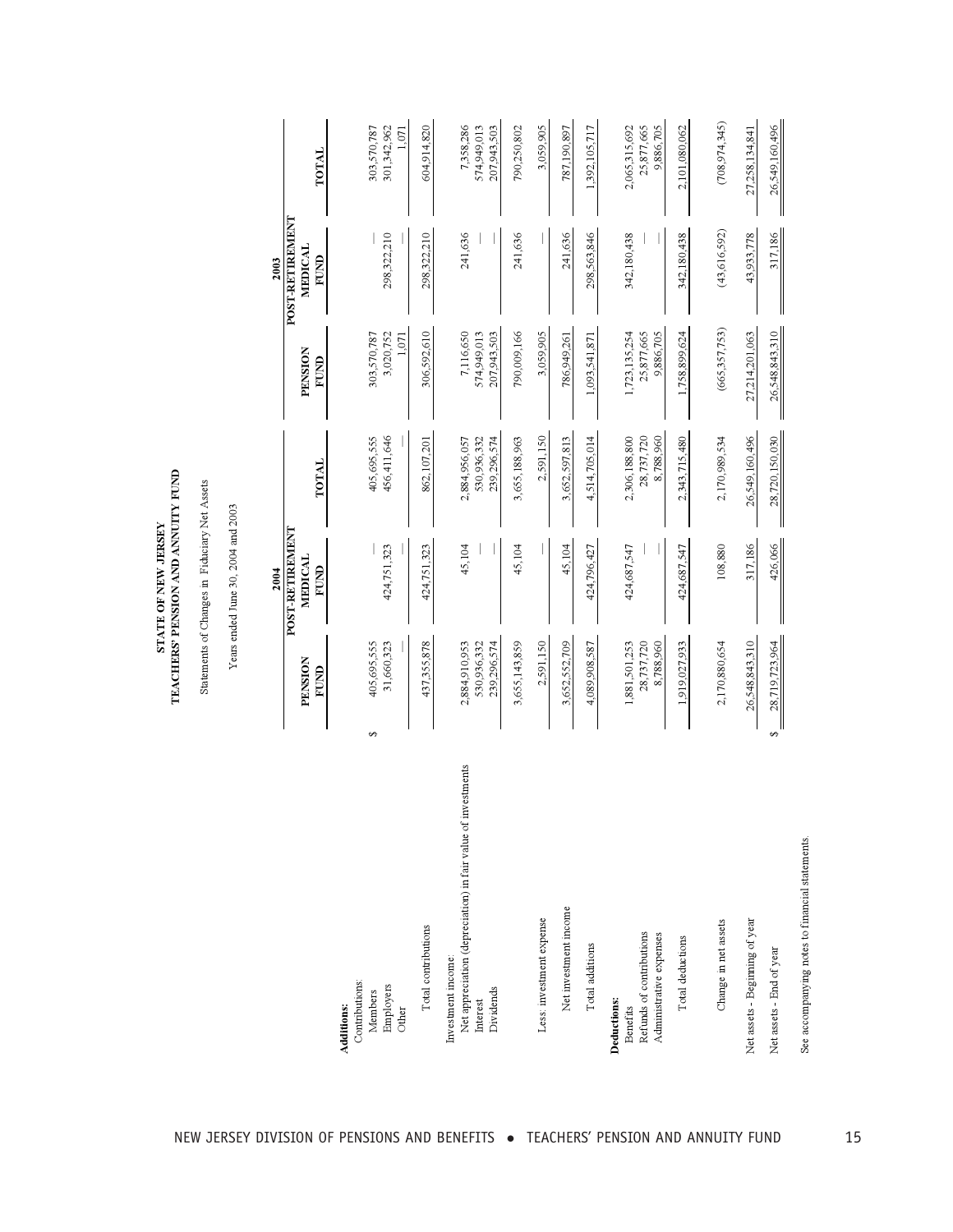Notes to Financial Statements

June 30, 2004 and 2003

#### **(1) DESCRIPTION OF THE FUND**

The State of New Jersey Teachers' Pension and Annuity Fund (the Fund; TPAF) is a cost-sharing contributory defined benefit plan with a special funding situation which was established as of January 1, 1955, under the provisions of N.J.S.A. 18A:66. The Fund is included along with other stateadministered pension trust and agency funds in the basic financial statements of the State of New Jersey.

The Fund's designated purpose is to provide retirement benefits, death, disability and medical benefits to certain qualified members. Membership in the Fund is mandatory for substantially all teachers or members of the professional staff certified by the State Board of Examiners, and employees of the Department of Education who have titles that are unclassified, professional and certified. The Fund's Board of Trustees is primarily responsible for the administration of the Fund.

According to the State of New Jersey Administrative Code, all obligations of the Fund will be assumed by the State of New Jersey should the Fund terminate.

#### *Vesting and Benefit Provisions:*

The vesting and benefit provisions are set by N.J.S.A. 18A:66. The Fund provides retirement, death and disability benefits, as well as medical benefits for certain qualified members. All benefits vest after ten years of service, except for medical benefits, which vest after 25 years of service or under the disability provisions of the Fund. Retirement benefits for age and service are available at age 60 and are generally determined to be 1/55 of final average salary for each year of service credit (as defined). Final average salary equals the average salary for the final three years of service prior to retirement (or highest three years' compensation if other than the final three years). Members may seek early retirement after achieving 25 years service credit, as defined, or they may elect deferred retirement after achieving ten years of service credit, in which case benefits would begin the first day of the month after the member attains normal retirement age.

Members are always fully vested for their own contributions and, after three years of service credit, become vested for 2% of related interest earned on the contributions. In the case of death before retirement, members' beneficiaries are entitled to full interest credited to the members' accounts.

Eligible retirees receiving monthly benefits are entitled to cost-of-living increases equal to 60% of the change in the average consumer price index for the calendar year in which the pensioner retired as compared to the average consumer price index for a 12-month period ending with each August 31st immediately preceding the year in which the adjustment becomes payable. The regular retirement allowance is multiplied by the 60% factor as developed and results in a dollar amount of the adjustment payable. Retired members become eligible for pension adjustment benefits (COLA) after 24 months of retirement.

#### *Significant Legislation:*

Chapter 42, P.L. 2002 permitted local government units to issue refunding bonds to retire an unfunded accrued liability resulting from early retirement benefits, effective July 12, 2002.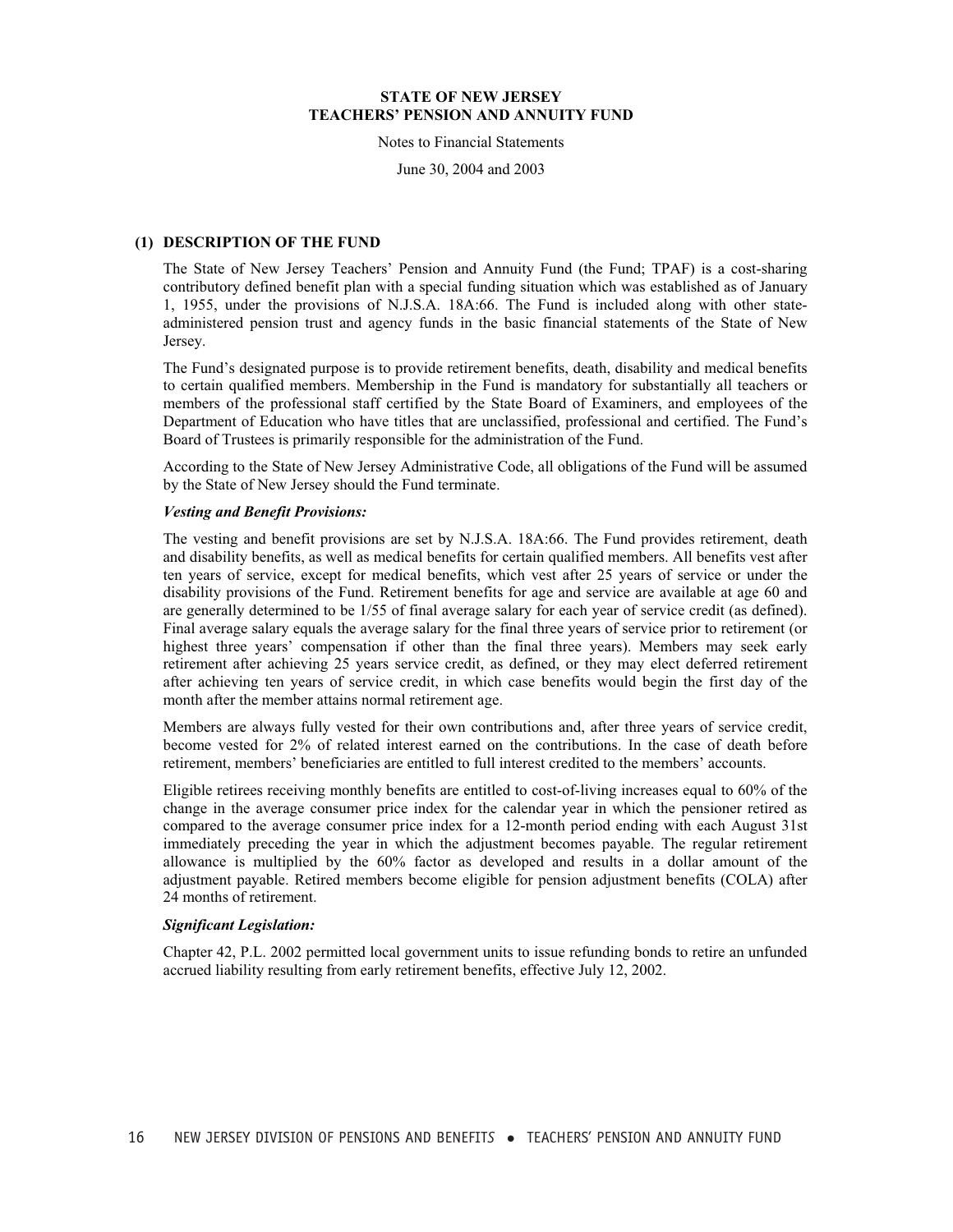Notes to Financial Statements, Continued

Chapter 23, P.L. 2002 provided early retirement incentive benefits to State employees who meet specified age and service requirements and who retire within a specified time period that generally extended from February 1, 2002 to July 1, 2002. The incentive benefits include an additional three years of service credit to employees who are at least 50 years of age with at least 25 years of service credit; State paid health care benefits to employees who are at least 60 years of age with at least 20, but less than 25, years of service credit; and an additional monthly benefit of \$500 per month for 24 months following the date of retirement to employees who are at least 60 years of age with at least 10, but not more than 20, years of service credit. For those eligible for veterans' retirement benefit, the incentive is an additional pension of 3/55 of the compensation upon which the retirement benefit is based to employees who are at least 55 years of age with 25 or more years of service credit.

Chapter 11, P.L. 2002 allowed the State to use net assets in post-retirement medical (PRM) fund to cover required pay-as-you-go medical premiums**.** This legislation also suspended in fiscal years 2002 and 2003 the additional PRM contribution to increase the fund balance by 1/2 of 1% of active member salaries for the valuation period.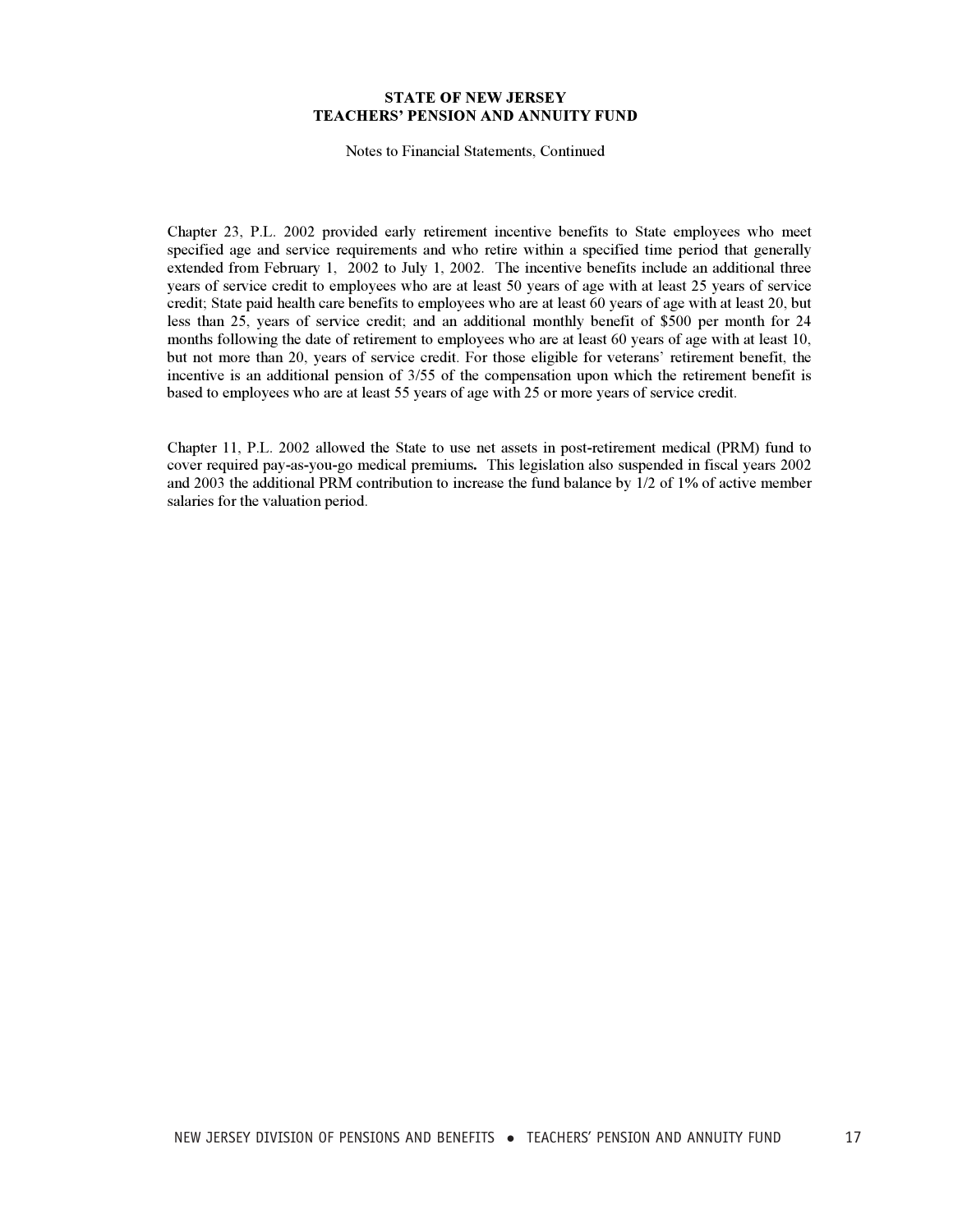#### Notes to Financial Statements, Continued

### *Membership and Contributing Employers:*

Membership in the Fund consisted of the following at June 30, 2003 and 2002, the dates of the most recent actuarial valuations:

| <b>PENSION</b><br><b>BENEFITS</b> | <b>POST-RETIREMENT</b><br><b>MEDICAL</b><br><b>BENEFITS</b> |
|-----------------------------------|-------------------------------------------------------------|
|                                   |                                                             |
|                                   |                                                             |
| 60.361                            | 42,744                                                      |
|                                   |                                                             |
| 76,378                            | 28,948                                                      |
| 69.504                            | 116,934                                                     |
| 145,882                           | 145,882                                                     |
| 206.243                           | 188.626                                                     |
| 107                               |                                                             |
|                                   |                                                             |

| <b>PENSION</b><br><b>BENEFITS</b> | <b>POST-RETIREMENT</b><br><b>MEDICAL</b><br><b>BENEFITS</b> |
|-----------------------------------|-------------------------------------------------------------|
|                                   |                                                             |
|                                   |                                                             |
| 57,398                            | 39,714                                                      |
|                                   |                                                             |
| 77,054                            | 29,287                                                      |
| 65,106                            | 112,873                                                     |
| 142,160                           | 142,160                                                     |
| 199,558                           | 181.874                                                     |
| 114                               |                                                             |
|                                   |                                                             |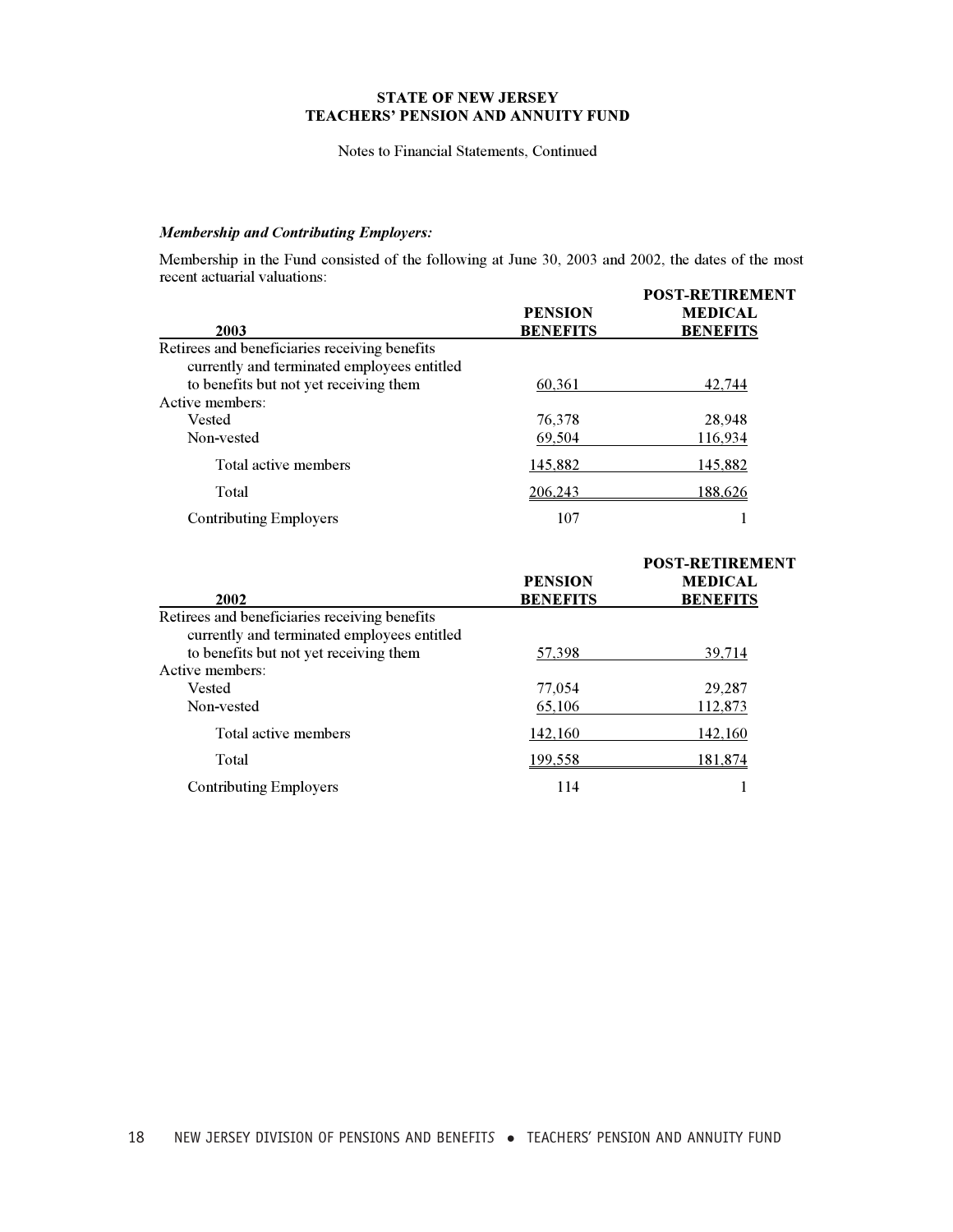Notes to Financial Statements, Continued

#### **(2) SUMMARY OF SIGNIFICANT ACCOUNTING POLICIES**

#### *Measurement Focus and Basis of Accounting:*

The accounting and financial reporting treatment applied to a fund is determined by its measurement focus. The Fund is accounted for using an economic resources measurement focus. The Fund that focuses on total economic resources employs the accrual basis of accounting, which recognizes increases and decreases in economic resources as soon as the underlying event or transaction occurs.

The accrual basis of accounting is used for measuring financial position and changes in fiduciary net assets of the Fund. Under this method, revenues are recorded in the accounting period in which they are earned, and deductions are recorded at the time the liabilities are incurred. The financial statements of the Fund conform to the provisions of Governmental Accounting Standards Board (GASB) Statement No. 25, "Financial Reporting for Defined Benefit Plans and Note Disclosures for Defined Contributions Plans" and No. 26, "Financial Reporting for Post-employment Healthcare Plans Administered by Defined Benefit Pension Plans." Employer contributions are recognized when payable to the Fund. Benefits and refunds are recognized when payable in accordance with the terms of the Fund.

#### *Investment Valuation:*

Investments, including short-term investments (State of New Jersey Cash Management Funds), are reported at fair value. Securities traded on a national or international exchange are valued at the last reported sales price at current exchange rates. Mortgage backed securities are valued on the basis of future principal and interest payments, and are discounted at prevailing interest rates for similar instruments. Investments that do not have an established market are reported at estimated fair value.

The State of New Jersey Division of Investment, under the jurisdiction of the State Investment Council, has the investment responsibility for all funds administered by the State of New Jersey Division of Pensions and Benefits. All investments must conform to standards set by state law.

The State of New Jersey Division of Investment administers three common pension funds which are utilized by the Fund. A brief description of each common pension fund is as follows:

- Common Pension Fund A The operations of Common Pension Fund A are governed by the provisions of Article 62 of the State of New Jersey Investment Council regulations for the purpose of investing in corporate common stocks, securities convertible into corporate common stocks or covered call options.
- Common Pension Fund B The operations of Common Pension Fund B are governed by the provisions of Article 63 of the State of New Jersey Investment Council regulations for the purpose of investing in fixed income and debt securities.
- Common Pension Fund D The operations of Common Pension Fund D are governed by the provisions of Article 67 of the State of New Jersey Investment Council regulations for the purpose of investing in international debt and equity securities, currencies, currency futures, and options.

The State of New Jersey, Department of the Treasury, Division of Investment, issues publicly available financial reports that include the financial statements of the State of New Jersey Cash Management Funds, Common Pension Fund A, Common Pension Fund B and Common Pension Fund D. The financial reports may be obtained by writing to the State of New Jersey, Department of the Treasury, Division of Investment, P.O. Box 290, Trenton, New Jersey 08625-0290.

The purchase, sale, receipt of income, and other transactions affecting investments are governed by custodial agreements between the Fund, through the State Treasurer, and custodian banks as agents for the Fund. State laws and policies set forth the requirements of such agreements and other particulars as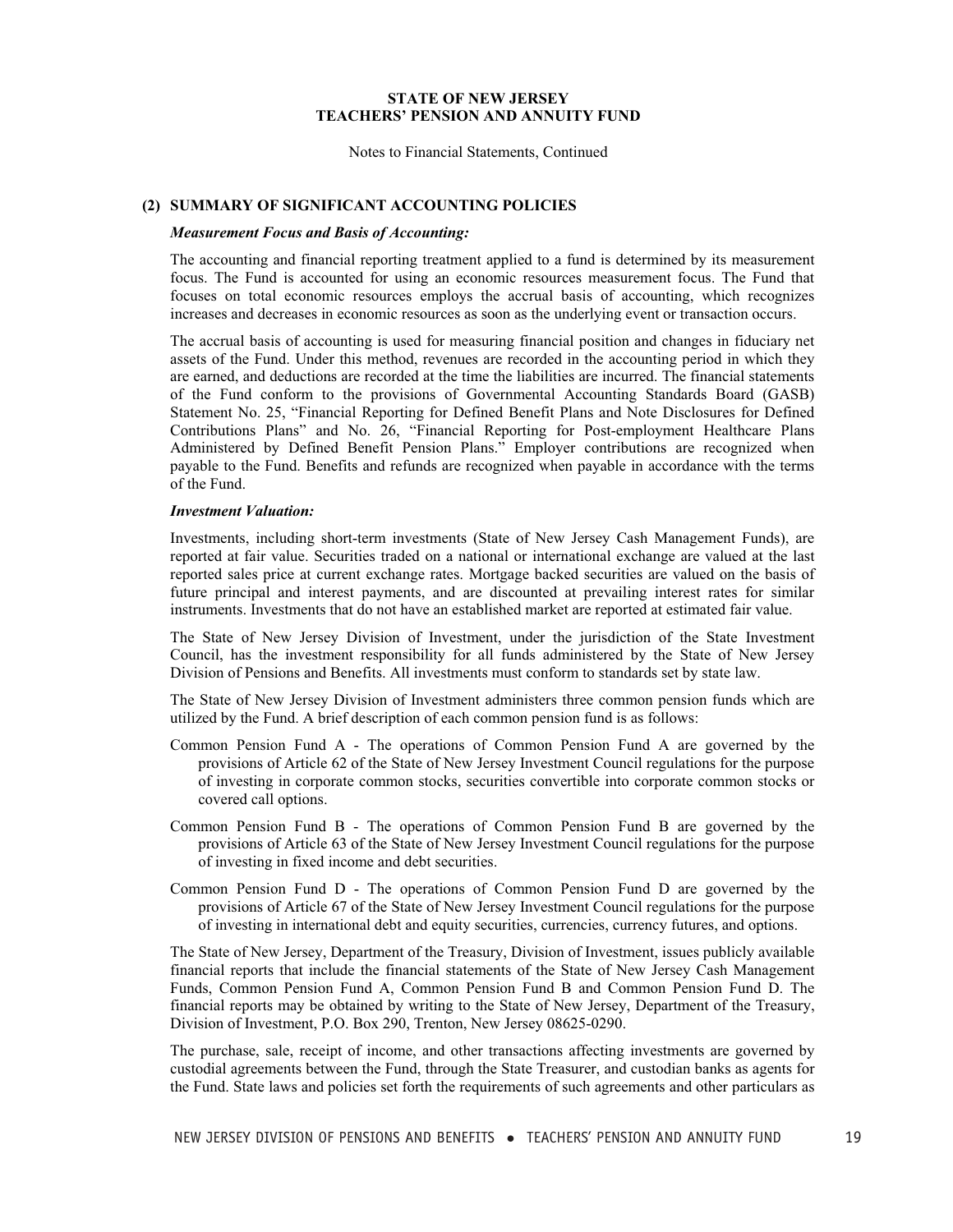Notes to Financial Statements, Continued

to the size of the custodial institutions, amount of the portfolio to be covered by the agreements, and other pertinent matters.

GASB Statement No. 3, *Deposits with Financial Institutions, Investments (including Repurchase Agreements), and Reverse Purchase Agreements*, requires disclosure of the level of custodial risk assumed by the Fund. Category 1 includes investments that are insured or registered or for which the securities are held by the Fund or its agent in the Fund's name. As of June 30, 2004 and 2003, all investments held by the Fund (other than mortgage backed securities and the State of New Jersey Cash Management Funds which are not categorized) are classified as Category 1.

In 2001, the Board of Trustees approved that the Post-Retirement Medical Fund earn a rate of return consistent with the Fund and henceforth. In prior years, the Post-Retirement Medical Fund earned a statutorily determined fixed rate of return of 8.75%.

Federal securities are maintained at Federal Reserve Banks in Philadelphia and New York through the custodian banks in trust for the Fund. A significant portion of corporate equity and debt securities are maintained by the Depository Trust Company (DTC) through the custodian banks in trust for the Fund. The custodian banks, as agents for the Fund, maintain internal accounting records identifying the securities maintained by the Federal Reserve Banks and the DTC as securities owned by or pledged to the Fund.

Securities not maintained by the Federal Reserve Banks or DTC are in the name of a designated nominee representing the securities of the Fund, which establishes the Fund's unconditional right to the securities.

#### *Members' Loans:*

Members who have at least three years of service in the Fund may borrow up to 50% of their accumulated member contributions. Repayment of loan balances is deducted from payroll checks and bears an interest rate of 4%. Members who retire with an outstanding loan have the option of paying the loan in full prior to receiving any benefits or continuing their monthly loan payment schedule into retirement.

Under the new Internal Revenue Service regulations, effective January 1, 2004, the Division changed its pension loan repayment policy: Members who take multiple loans must repay the outstanding balance of the original loan, and all subsequent loans taken before the original loan is completely paid off, within a period not to exceed 5 years from the issuance of the first loan taken after January 1, 2004. Failure to repay the loan within the five-year period will result in the unpaid balance being declared a taxable distribution.

#### *Administrative Expenses:*

The Fund is administered by the State of New Jersey Division of Pensions and Benefits. Administrative expenses are paid by the Fund to the State of New Jersey, Department of the Treasury, and are included in the accompanying statements of changes in fiduciary net assets.

#### *Cash and Cash Equivalents:*

GASB Statement No. 3, *Deposits with Financial Institutions, Investments (including Repurchase Agreements), and Reverse Purchase Agreements*, also requires that deposits held in financial institutions be categorized to indicate the level of custodial risk assumed by the entity. Category 1 consists of deposits that are insured or collateralized with securities held by the entity or by its agent in the entity's name. Category 2 consists of deposits collateralized with securities held by the pledging financial institution's trust department or agent in the entity's name. Category 3 consists of deposits which are uninsured and uncollateralized.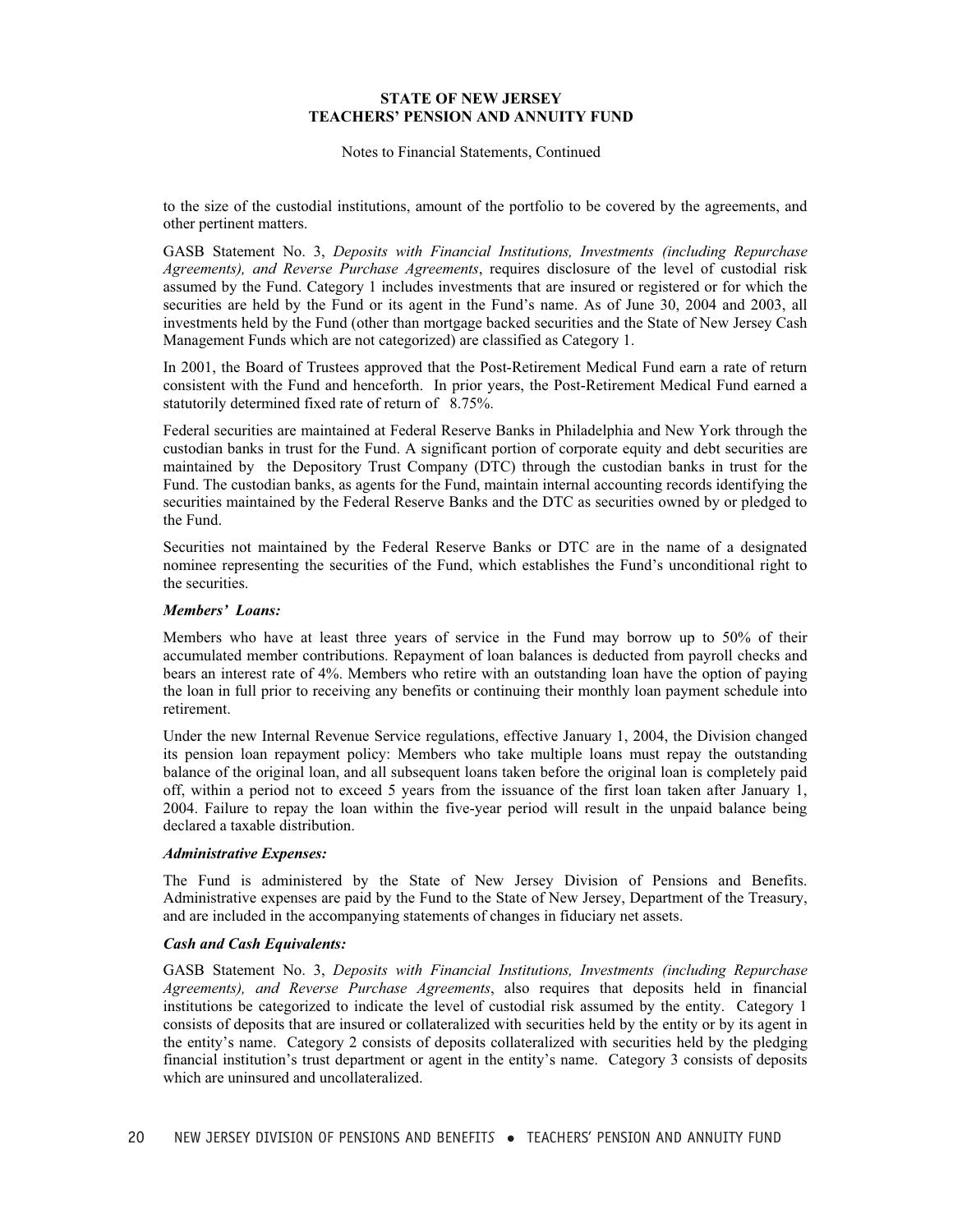Notes to Financial Statements, Continued

Based upon aggregate collateral levels maintained for all State bank accounts as a whole, substantially all cash balances maintained in financial institutions as of June 30, 2004 and 2003, which include funding for the July 1, 2004 and 2003 retirement payroll, are designated Category 3.

#### **(3) CONTRIBUTIONS**

The contribution policy is set by N.J.S.A. 18:66 and requires contributions by active members and contributing employers. Plan member and employer contributions may be amended by State of New Jersey legislation. Members contribute at a uniform rate. In accordance with legislation passed in 2001 (Chapter 133, P.L. 2001), the employee contribution rate was lowered to 3% effective January 1, 2002. Prior to this date, employees had been contributing at a rate of 4.5%. The rate returned to the normal rate of 5% effective January 1, 2004 per statute since there are no longer surplus assets available in the Fund. Employers are required to contribute at an actuarially determined rate. The annual employer contribution includes funding for basic retirement allowances, cost-of-living adjustments and noncontributory death benefits. The State of New Jersey's contribution also includes funding for the cost of medical premiums after retirement for qualified retirees. In accordance with Chapter 62, P.L. 1994, post-retirement medical benefits have been funded on a pay-as-you-go basis since 1994. Prior to 1994, medical benefits were funded on an actuarial basis. Beginning 1996, the State has made an additional contribution to the Post-Retirement Medical Reserve Fund to ensure an increase in the fund balance of 1/2 of 1% of the salary of active state employees.

For fiscal year 2004, the 68% of available excess valuation assets could be utilized to offset normal contributions. Thereafter, a certain percentage of available excess valuation assets may be used as specified in the legislation. The State was not required to make a normal contribution to the Fund between the years 1997 and 2004. The normal contribution for basic pension benefits, noncontributory death benefits, and cost-of-living adjustments was funded by excess valuation assets in accordance with Chapter 115, P.L. 1997. This legislation provides for actuarially determined excess valuation assets to offset required normal contributions of the State of New Jersey and the local participating employers.

The State made a contribution of \$424.75 million for fiscal year 2004 post-retirement medical (PRM). Legislation passed in 2002 (Chapter 11, P.L. 2002) allowed the State to use net assets in PRM Fund to cover required pay-as-you-go medical premiums.

To fund the benefit increases provided by Chapter 133, the legislation provided for the use of excess assets. A special benefit enhancement fund (BEF) was established from which the required normal contributions for the increased benefits will be charged. To fund the accrued liabilities incurred by the Fund, the actuarial value of assets for the valuation period ending June 30, 1999 was adjusted to reflect the full market value of assets.

The BEF will also provide funding for the benefit increases under Chapter 353, P.L. 2001. Actuarially determined excess valuation assets will cover the additional accrued liability incurred by the retirement fund. No additional formula State contribution is required in fiscal year 2004; instead, that contribution will be covered by the BEF.

According to the Budget Appropriations Act of 2004, the State will pay pension obligations through a five-year phase-in. In fiscal year 2004, the State paid only 20% of the normal and accrued liability pension cost by using the BEF.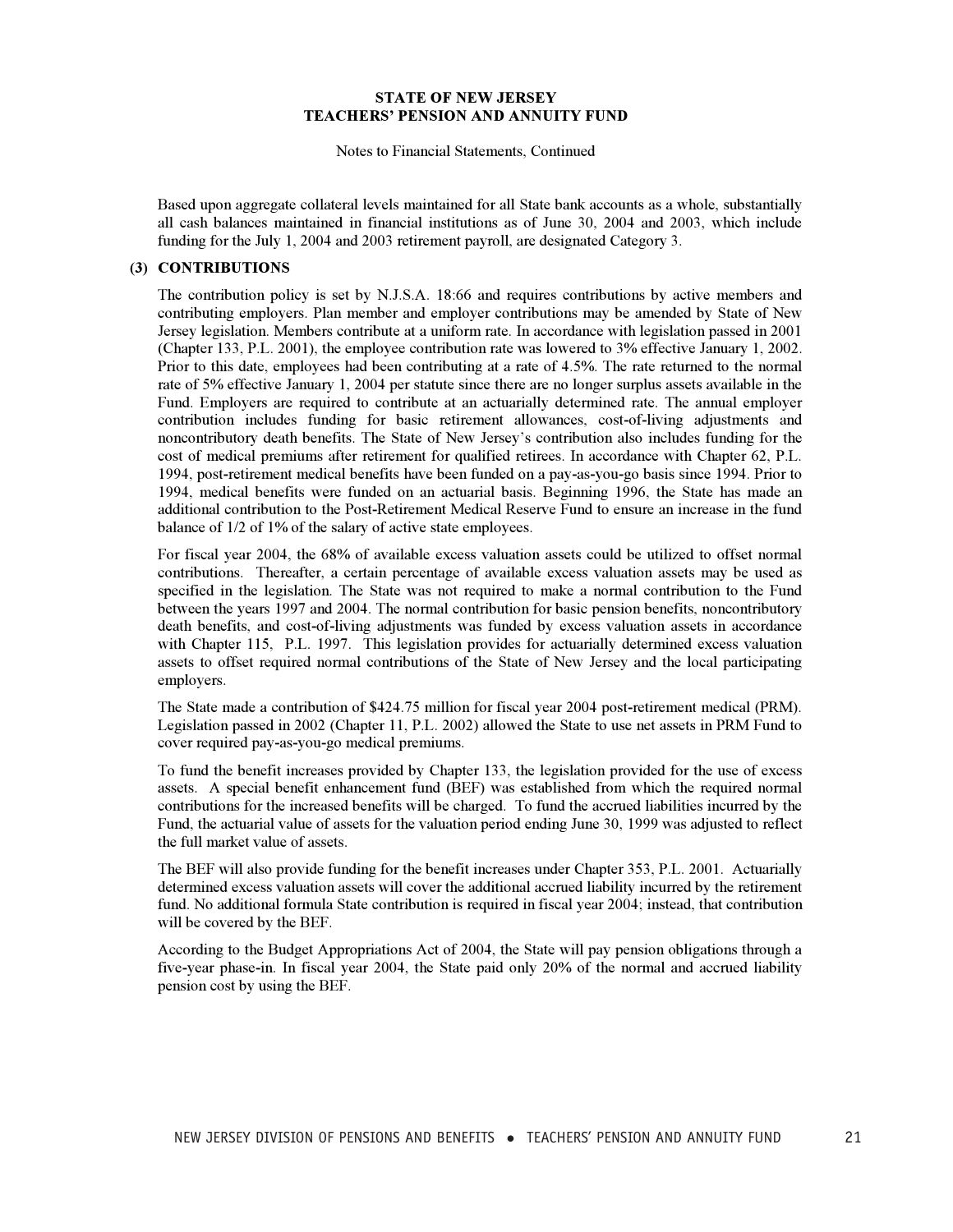Notes to Financial Statements, Continued

#### **(4) FUNDS**

This Fund maintains the following legally required funds:

### **Members' Annuity Savings and Accumulative Interest Fund (2004 - \$6,430,036,107; 2003 - \$6,038,217,700)**

The Members' Annuity Savings Fund is credited with all contributions made by active members of the Fund. Interest earned on member contributions is credited to the Accumulated Interest Fund. The annual rate of interest on member contributions, as required by Chapter 62, P.L. 1994, is 8.75%.

#### **Contingent Reserve Fund (2004 - \$2,156,950,936; 2003 - \$ 2,058,849,317)**

The Contingent Reserve Fund is credited with the contributions of contributing employers other than post-retirement medical contributions. Interest earnings, after crediting the Accumulative Interest Fund, Retirement Reserve Fund, and Special Reserve Fund, as required, are credited to this account. Additionally, payments for life insurance premiums are made from this Fund.

#### **Retirement Reserve Fund (2004 - \$19,195,861,683; 2003 - \$17,667,357,328)**

The Retirement Reserve Fund is the account from which retirement benefits other than life insurance premiums, contributory group insurance premiums, and post-retirement medical premiums, including cost-of-living benefits and medical benefits for certain retirees, are paid. Upon retirement of a member, accumulated contributions, together with accumulated interest, are transferred to the Retirement Reserve Fund from the Members' Annuity Savings Fund. Any additional reserves needed for the retirement and cost-of-living benefits are transferred from the Contingent Reserve Fund. Annually, interest as determined by the State Treasurer (8.75% for 2004 and 2003) is credited to the Retirement Reserve Fund.

#### **Special Reserve Fund (2004 - \$282,911,620; 2003 - \$0)**

The Special Reserve Fund is the fund to which excess interest earnings and gains from sales and maturities of investments are transferred and against which any losses from the sales of securities are charged. The maximum limit on the accumulation of this account is 1% of the market value of the investments allocated to the Fund, excluding Cash Management Fund investments and bonds allocated to the Contributory Group Insurance Premium Fund which amounted to \$101.66 million and \$103.13 million as of June 30, 2004 and 2003, respectively. Amounts in excess of 1% are credited to the Contingent Reserve Fund.

#### **Contributory Group Insurance Premium Fund (2004 - \$100,156,283; 2003 - \$101,541,730)**

The Contributory Group Insurance Premium Fund represents the accumulation of member group insurance contributions in excess of premiums disbursed to the insurance carrier since the inception of the contributory death benefit program plus reserves held by the insurance carrier. Members are required by statute to participate in the contributory group insurance plan in the first year of membership and may cancel the contributory coverage thereafter. The current contribution rate for active members is 0.4 of 1% of salary, as defined.

#### **Post-Retirement Medical Fund (2004 - \$426,066; 2003 - \$317,186)**

The Post-Retirement Medical Fund is credited with employer contributions for post-retirement medical benefits, interest earnings on post-retirement medical reserves, and from which post-retirement medical premiums are paid.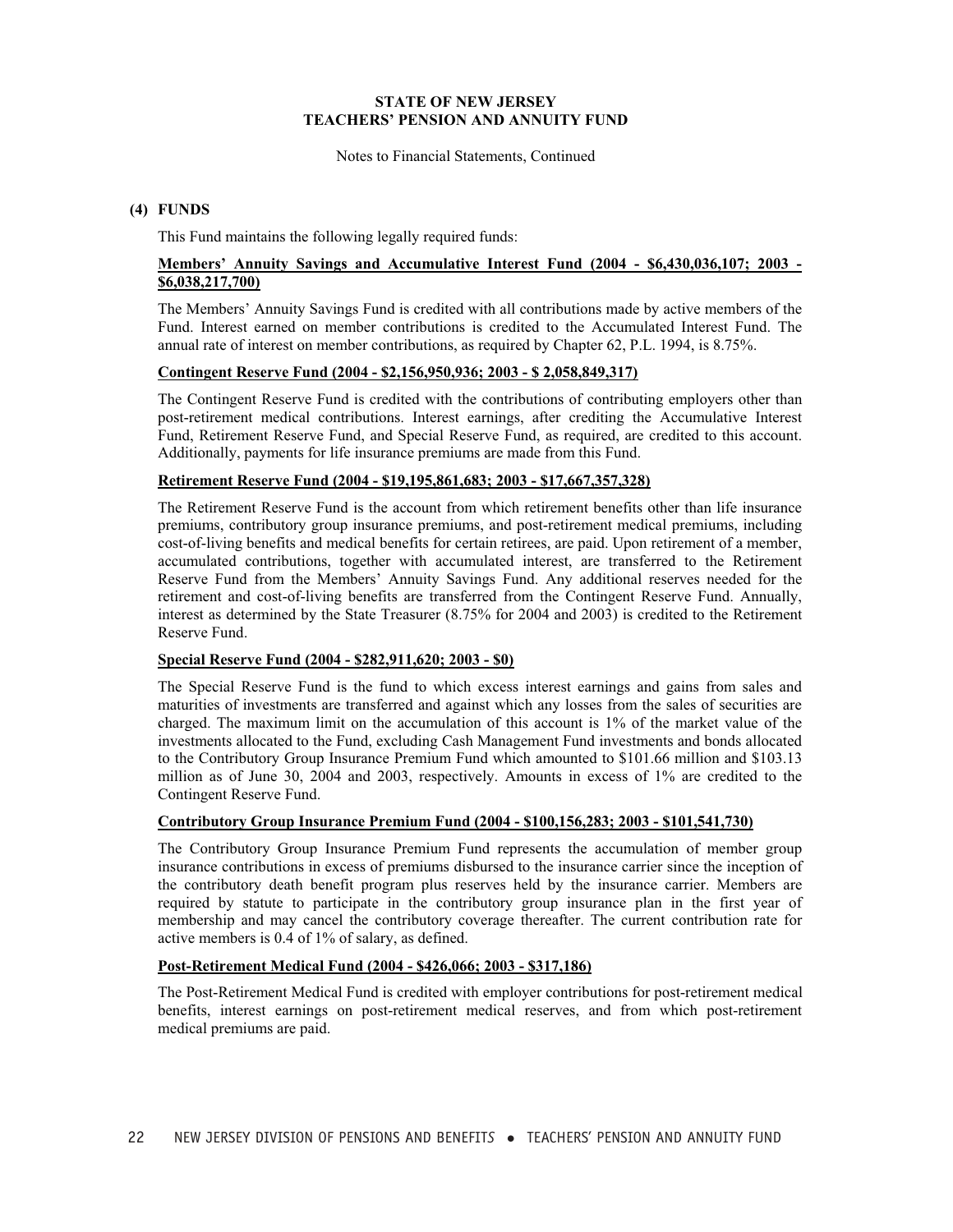Notes to Financial Statements, Continued

#### **Benefit Enhancement Reserve Fund (2004 - \$553,807,335; 2003 - \$682,877,235)**

The Benefit Enhancement Reserve Fund is a special reserve fund from which required normal contributions to provide benefit increases under Chapter 353, P.L. 2001 and Chapter 133, P.L. 2001 will be charged. The fund was established in 2003 and credited with excess assets equivalent to member contributions for fiscal years 2000 and 2001 by transferring reserves in the Contingent Reserve Fund to the Benefit Enhancement Fund. Additional transfers will be made, as required, to maintain a fund balance equal to the present value of expected additional normal contributions due to the increased benefits. The State will be required to make contributions to the Benefit Enhancement Fund on behalf of State and local employers if excess valuation assets are not available.

#### **(5) INCOME TAX STATUS**

Based on a 1986 declaration of the Attorney General of the State of New Jersey, the Fund is a qualified plan as described in Section 401(a) of the Internal Revenue Code.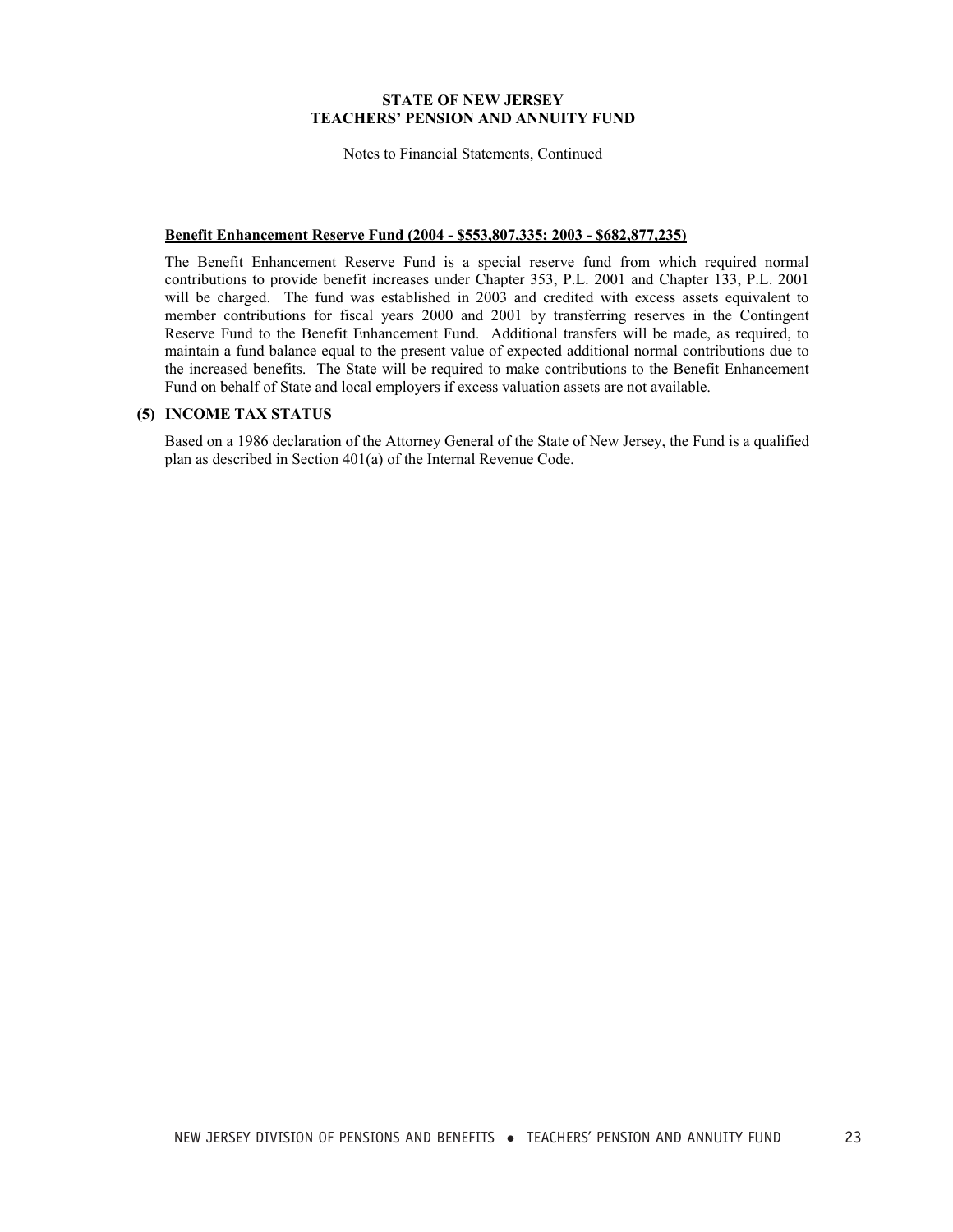# Required Supplementary Information

# Schedule of Funding Progress

|                  |                                     |                                    |                                    |               |                           | <b>UNFUNDED</b><br>(OVERFUNDED) |
|------------------|-------------------------------------|------------------------------------|------------------------------------|---------------|---------------------------|---------------------------------|
|                  |                                     |                                    |                                    |               |                           | <b>ACTUARIAL</b>                |
|                  |                                     |                                    | <b>UNFUNDED</b>                    |               |                           | <b>ACCRUED</b>                  |
|                  |                                     |                                    | (OVERFUNDED)                       |               |                           | <b>LIABILITY AS A</b>           |
| <b>ACTUARIAL</b> | <b>ACTUARIAL</b><br><b>VALUE OF</b> | <b>ACTUARIAL</b><br><b>ACCRUED</b> | <b>ACTUARIAL</b><br><b>ACCRUED</b> | <b>FUNDED</b> | <b>COVERED OF COVERED</b> | <b>PERCENTAGE</b>               |
| <b>VALUATION</b> | <b>ASSETS</b>                       | <b>LIABILITY</b>                   | <b>LIABILITY</b>                   | <b>RATIO</b>  | <b>PAYROLL</b>            | <b>PAYROLL</b>                  |
| DATE             | (a)                                 | (b)                                | $(b - a)$                          | (a/b)         | (c)                       | $((b - a) / c)$                 |
|                  |                                     |                                    |                                    |               |                           |                                 |
| March 31, 1997   | \$22,045,481,579                    | \$21,224,484,588                   | \$(820,996,991)                    | 103.9%        | \$5,771,763,164           | $(14.2\%)$                      |
| March 31, 1998   | 24,478,860,383                      | 23,484,403,450                     | (994, 456, 933)                    | 104.2%        | 5,989,748,156             | $(16.6\%)$                      |
| June 30, 1999    | 27,457,451,678                      | 25,546,083,289                     | (1,911,368,389)                    | 107.5%        | 6,254,198,406             | $(30.6\%)$                      |
| June 30, 2000    | 30, 203, 205, 322                   | 27,404,618,051                     | (2,798,587,271)                    | 110.2%        | 6,571,641,181             | $(42.6\%)$                      |
| June 30, 2001    | 35, 351, 379, 511                   | 32,745,357,185                     | (2,606,022,326)                    | 108.0%        | 6,948,381,383             | (37.5%)                         |
| June 30, 2002    | 35, 148, 246, 433                   | 35,146,591,842                     | (1,654,591)                        | $100.0\%$     | 7,348,993,141             | $0.0\%$                         |
| June 30, 2003    | 34.651.825.932                      | 37.383.732.882                     | 2.731.906.950                      | 92.7%         | 7.702.854.159             | $35.5\%$                        |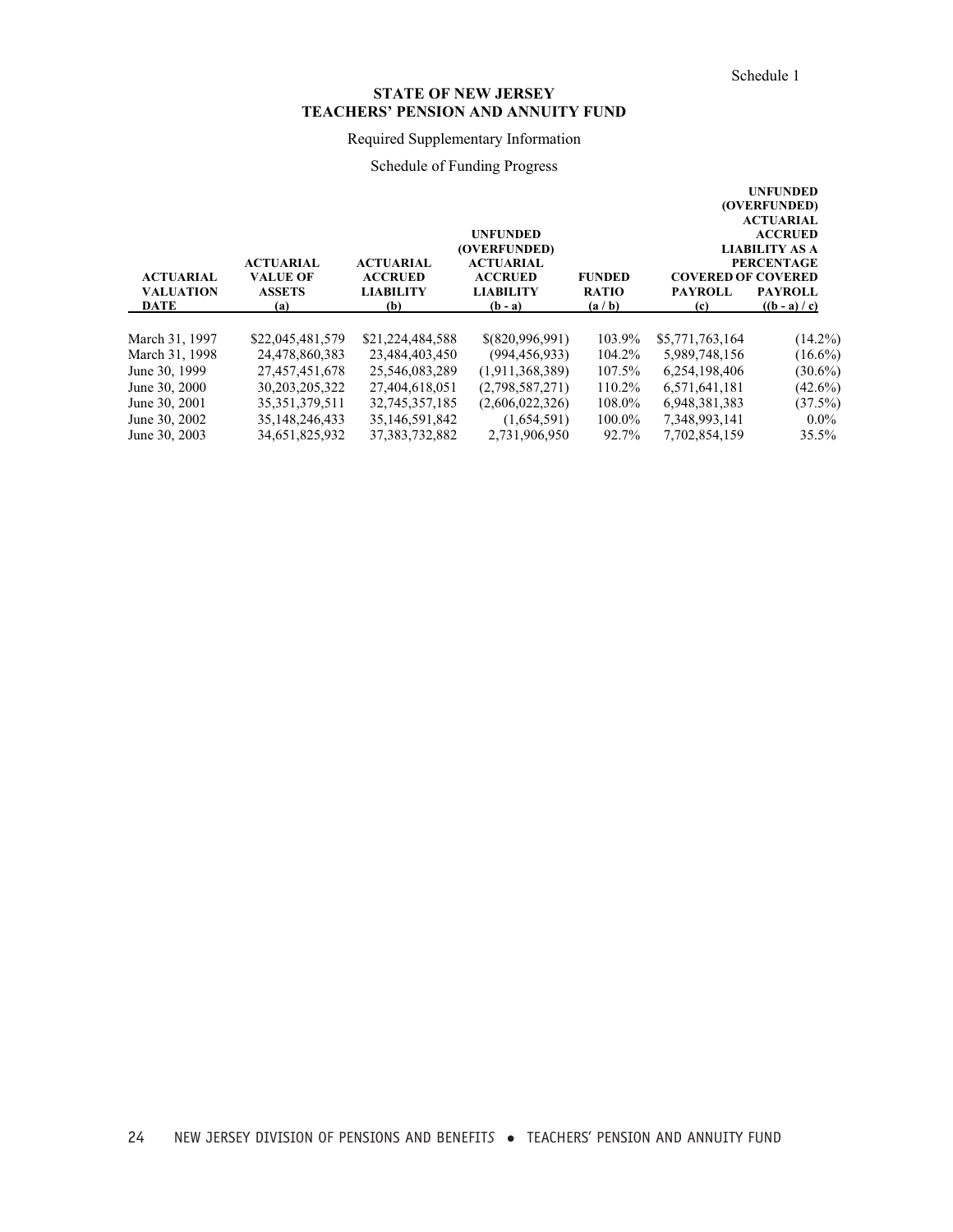Required Supplementary Information, Continued

### Schedule of Funding Progress - Additional Actuarial Information

Significant actuarial methods and assumptions used in the most recent June 30, 2003 and June 30, 2002 actuarial valuations included the following:

|                                      | <b>June 30, 2003</b>           | June 30, 2002            |
|--------------------------------------|--------------------------------|--------------------------|
| Actuarial cost method                | Projected unit credit          | Projected unit credit    |
| Asset valuation method<br>value      | 5 year average of market value | 5 year average of market |
| Amortization method                  | Level percent, closed          | Level percent, closed    |
| Payroll growth rate for amortization | $5.00\%$                       | $5.00\%$                 |
| Remaining amortization period        | 30 years                       | 1 year                   |
| Actuarial assumptions:               |                                |                          |
| Interest rate                        | 8.75%                          | 8.75%                    |
| Salary range                         | 5.95%                          | 5.95%                    |
| Cost-of-living adjustments           | 2.40%                          | 2.40%                    |

Annual covered payroll is an estimate based upon annualizing one quarter's actual payroll.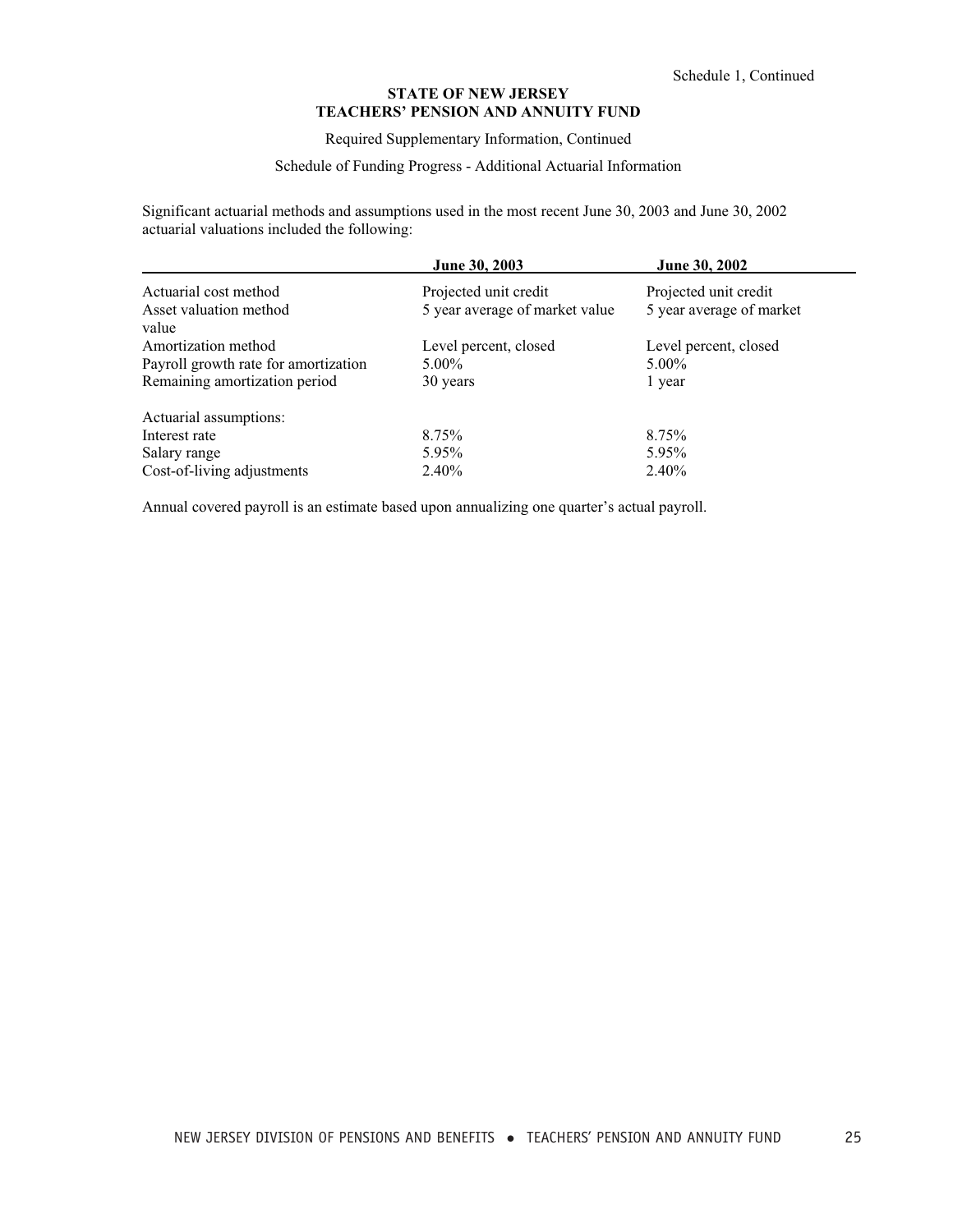Required Supplementary Information, Continued

#### Schedule of Employer Contributions

| <b>YEAR</b><br><b>ENDED</b><br><b>JUNE 30,</b> | <b>ANNUAL</b><br><b>REQUIRED</b><br><b>CONTRIBUTION</b> | <b>EMPLOYER</b><br>CONTRIBUTIONS <sup>(1)</sup> | <b>PERCENTAGE</b><br><b>CONTRIBUTED</b> |
|------------------------------------------------|---------------------------------------------------------|-------------------------------------------------|-----------------------------------------|
| 1997                                           | \$372,060,546                                           | $$1,601,688,633^{(2)}$                          | 430.5%                                  |
| 1998                                           | 297,219,462                                             |                                                 | $0.0\%$                                 |
| 1999                                           | 314,671,482                                             | 258,816,649                                     | 82.2%                                   |
| 2000                                           | 368,904,564                                             |                                                 | $0.0\%$                                 |
| 2001                                           |                                                         |                                                 | N/A                                     |
| 2002                                           |                                                         |                                                 | N/A                                     |
| 2003                                           | 194,435,594                                             |                                                 | $0.0\%$                                 |
| 2004                                           | 686,284,850                                             |                                                 | $0.0\%$                                 |

#### **Notes to Schedule**

(1) Excludes post-retirement medical contributions and contributions received from other State of New Jersey retirement systems or funds for certain members who transferred their eligible prior service credit to the Teachers' Pension and Annuity Fund.

In accordance with Chapter 115, P.L. 1997, available excess valuation assets were used to fund, in full or in part, required employer contributions.

(2) For the year ended June 30, 1997, the employer contributions exceeded the annual required contributions as a result of legislation that was enacted (Chapter 114, P.L. 1997) authorizing the New Jersey Economic Development Authority to issue bonds, notes or other obligations for the purpose of financing, in full or in part, the State of New Jersey's portion of the unfunded accrued liability under the State of New Jersey retirement systems.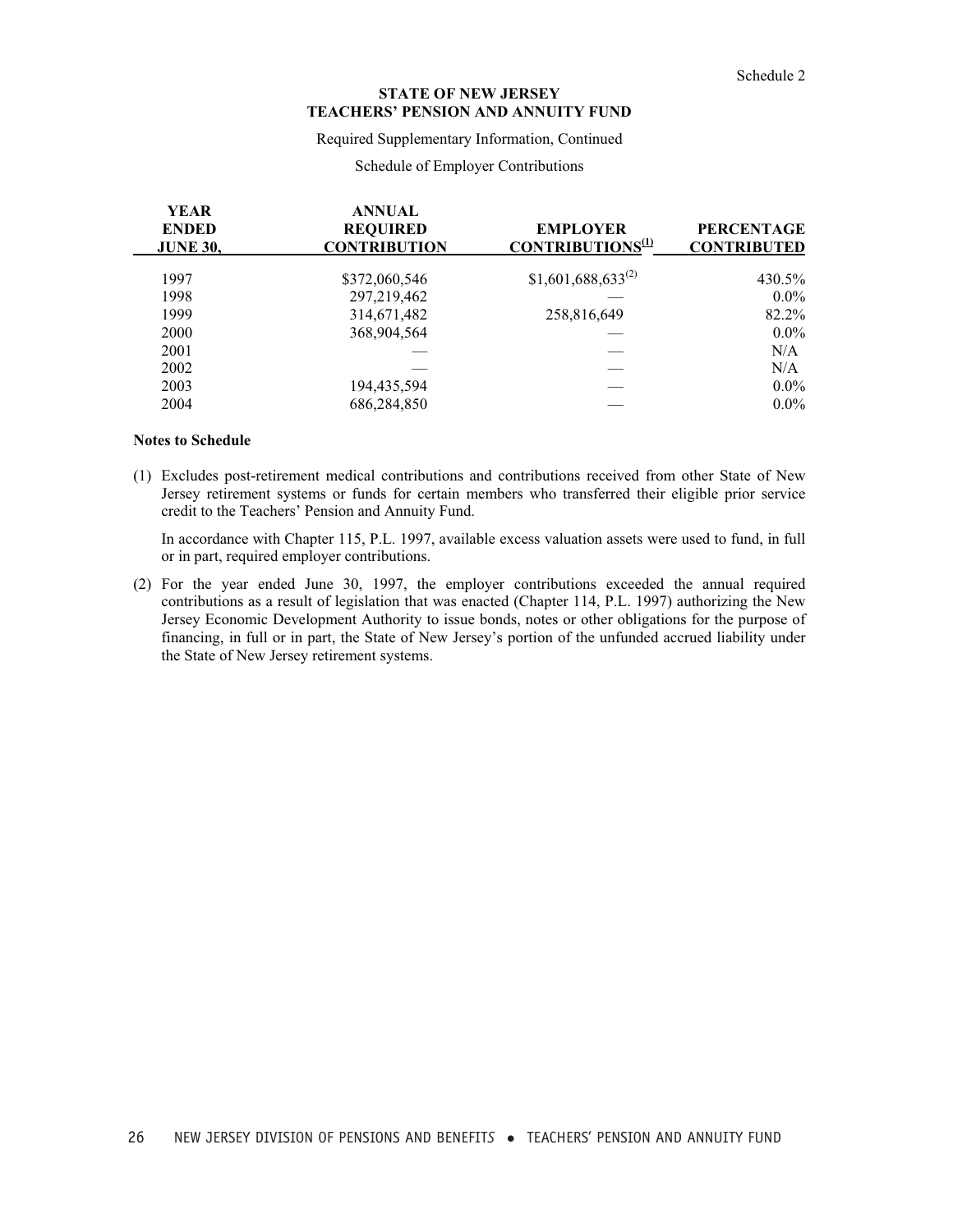|                                                                                                                     |                                                                     | Year ended June 30, 2004                    |                                   |                                                                         |                                                      |                                              |              |  |
|---------------------------------------------------------------------------------------------------------------------|---------------------------------------------------------------------|---------------------------------------------|-----------------------------------|-------------------------------------------------------------------------|------------------------------------------------------|----------------------------------------------|--------------|--|
| AND ACCUMULATIVE<br>ANNUTY SAVINGS<br>INTEREST FUND<br><b>MEMBERS'</b>                                              | CONTINGENT<br><b>RESERVE</b><br>FUND                                | RETIREMENT<br><b>RESERVE</b><br><b>FUND</b> | RESERVE<br><b>SPECIAL</b><br>FUND | <b>GROUP INSURANCE</b><br><b>CONTRIBUTORY</b><br><b>PREMIUM</b><br>FUND | <b>RETIREMENT</b><br><b>MEDICAL</b><br>POST-<br>FUND | <b>ENHANCEMENT</b><br><b>BENEFIT</b><br>FUND | <b>OTHER</b> |  |
| 374,237,243<br>$\Theta$<br>Contributions:<br>Members<br>Additions:                                                  |                                                                     |                                             |                                   | 31,458,312                                                              |                                                      |                                              |              |  |
| Employers                                                                                                           | 31,660,323                                                          |                                             |                                   |                                                                         | 424,751,323                                          |                                              |              |  |
| 374,237,243<br>Total contributions<br>Other                                                                         | 31,660,323                                                          |                                             |                                   | 31,458,312                                                              | 424,751,323                                          |                                              |              |  |
| 485,109,049<br>Distribution of net investment income                                                                | 1,272,869,828                                                       | 1,566,712,017                               | 282,911,620                       | 390,984                                                                 | 45,104                                               | 44,559,211                                   |              |  |
| 859,346,292<br>Total additions                                                                                      | 1,304,530,151                                                       | 1,566,712,017                               | 282,911,620                       | 31,849,296                                                              | 424,796,427                                          | 44,559,211                                   |              |  |
| 27,239,740<br>Refunds of contributions<br>Administrative expenses<br>Deductions:<br>Benefits                        | $\begin{array}{c} 26,572,103 \\ 1,497,980 \end{array}$<br>8,788,960 | 1,821,694,407                               | -1                                | 33,234,743                                                              | 424,687,547                                          |                                              |              |  |
| 27,239,740<br>Total deductions                                                                                      | 36,859,043                                                          | 1,821,694,407                               |                                   | 33,234,743                                                              | 424,687,547                                          |                                              |              |  |
| 832,106,552<br>Net increase (decrease) before<br>transfers among reserves                                           | 1,267,671,108                                                       | (254, 982, 390)                             | 282,911,620                       | (1,385,447)                                                             | 108,880                                              | 44,559,211                                   | I            |  |
| (442,908,685)<br>2,620,540<br>Transfers among reserves:<br>Retirements<br>Other                                     | (1, 111, 673, 164)<br>(57,896,325)                                  | 1,554,581,849<br>228,904,896                |                                   |                                                                         | T                                                    | (173,629,111)                                | I            |  |
| 391,818,407<br>Net increase (decrease)                                                                              | 98,101,619                                                          | 1,528,504,355                               | 282,911,620                       | (1,385,447)                                                             | 108,880                                              | (129,069,900)                                |              |  |
| 6,038,217,700<br>Net assets held in trust for pension and<br>post-retirement medical benefits:<br>Beginning of year | 2,058,849,317                                                       | 17,667,357,328                              |                                   | 101,541,730                                                             | 317,186                                              | 682,877,235                                  |              |  |
| 6,430,036,107<br>$\frac{1}{2}$<br>End of year                                                                       | 2,156,950,936                                                       | 19,195,861,683                              | 282,911,620                       | 100,156,283                                                             | 426,066                                              | 553,807,335                                  |              |  |